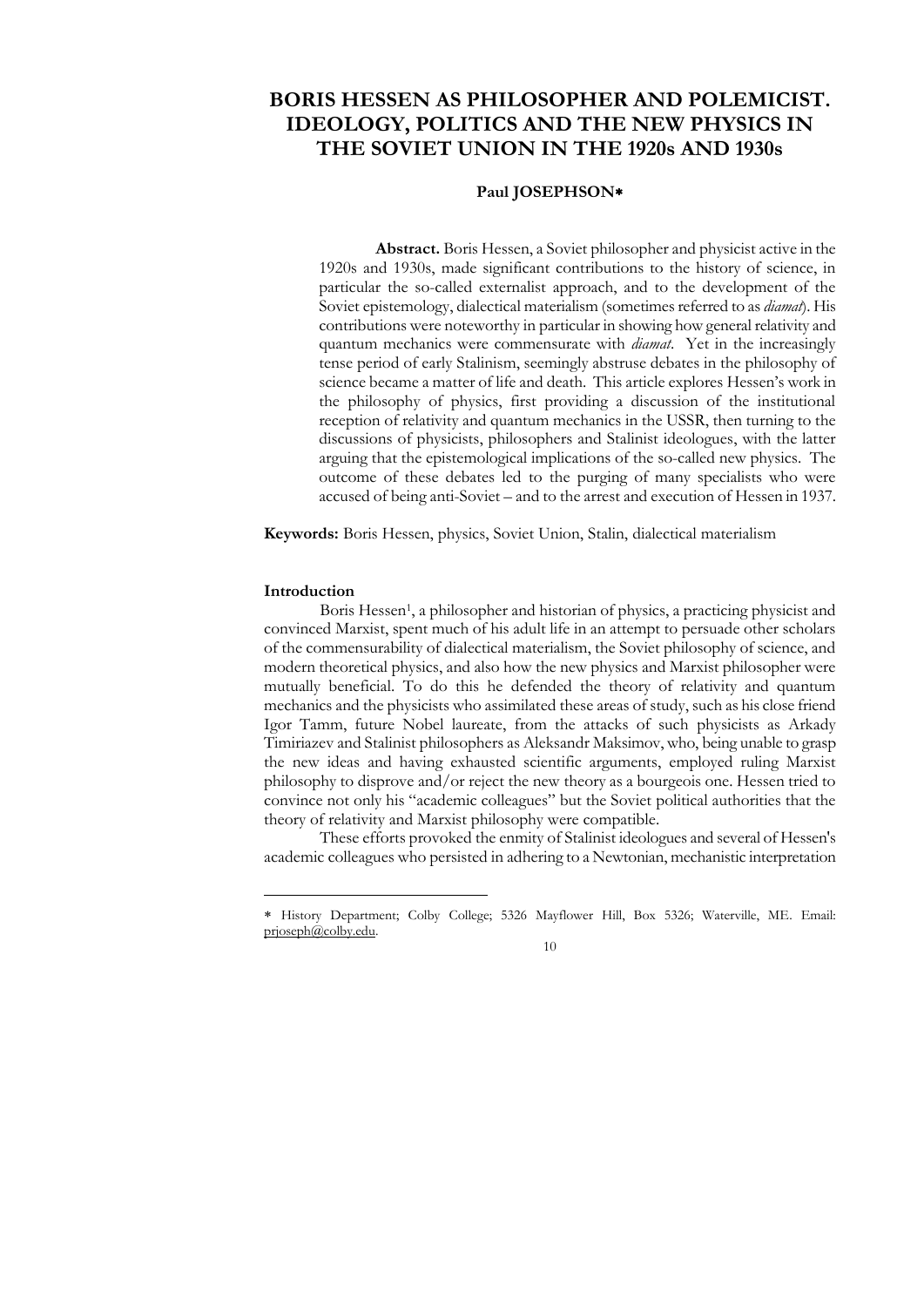of such concepts as space, time, and motion. The attack on Hessen became especially pronounced in the early 1930s when a conflict between two camps of Soviet philosophers, the so-called Mechanists, on the one hand, and Dialecticians, on the other, spilled over from such Marxist scientific institutes as the Communist Academy of Sciences into the scientific community at large.

Stalin's revolution from above and cultural revolution from below (as they are widely known), plus forced collectivization, and industrialization, made it nearly inevitable that such intellectuals as Hessen would face hostile scrutiny from all sides; in Stalin's Russia vigilant philosophical disputes rapidly became personal and political ones. Even so, Hessen became dean of the physics department at Moscow University. Suddenly, he lost his job, was arrested in August 1936, and was shot in December 1937 (although the physicist Evgenii Feinberg offered different dates) during the Great Terror. From this point he acquired the dreaded referent "enemy of the people."

Hessen is best known for his article on the socio-economic roots of Newton's *Principia* whose genesis Loren Graham discusses as connected with an Aesopian defense of relativity theory and its originator, Albert Einstein, through the person of the equally revolutionary representative of the "bourgeoisie," Isaac Newton.<sup>2</sup> The corpus of Hessen's published writings is significantly larger, and many more manuscripts remain unpublished, some of which lie in draft form in Russian archives, especially at Moscow State University. Those writings share a devotion to the task of explaining the meaning, significance, and philosophical importance of new concepts in relativity theory and quantum mechanics such as indeterminacy and complementarity, and new understandings of the relationship between mass and energy, subject and object, and so on. Perhaps only in the Soviet Union at the confluence of cultural revolution, industrialization and forced collectivization, and fear of "hostile capitalist encirclement," and only under Stalin, his violent consolidation of power, and country-wide fear of "enemies of the people," could Hessen's writings on the new physics have provoked such misunderstanding, criticism, and hostile personal vindictiveness that led to Hessen's arrest and execution. Nikolai Krementsov, Ethan Pollack and others have written skillfully about the way in which scientists learned to play the "rules of the game" in their encounters with party officials and administrators in matters of financing, research direction, and ideology.<sup>3</sup> Yet Hessen's case – and he was hardly alone as hundreds of leading scientists perished without reason during the terrors of the  $1930s$  – reveals that those "rules" were arbitrary, and the fact that Soviet scientists managed to accomplish as much as they did in spite of ideological scrutiny should not obscure the fact that murder is not a solution to scientific disputes.

The stage for Hessen's unfortunate end was set in the first decade of the Bolshevik revolution when intellectuals within the party and outside of it, radical workers, and bureaucrats debated the significance of the intellectual heritage of Marx, Engels, and Lenin for the future of the Soviet Union. Many of the issues centered on Marx's theory of history, known as historical materialism, and the inevitability of a workers' revolution. For the sciences, more important was the underlying epistemology of dialectical materialism (known in Soviet parlance as *diamat*). To understand these issues and this history, this essay will briefly summarize *diamat*, and the political circumstances of the events surrounding Hessen's life, including Bolshevik economic and cultural revolutions in the 1930s. It will then consider the history of the reception of relativity and quantum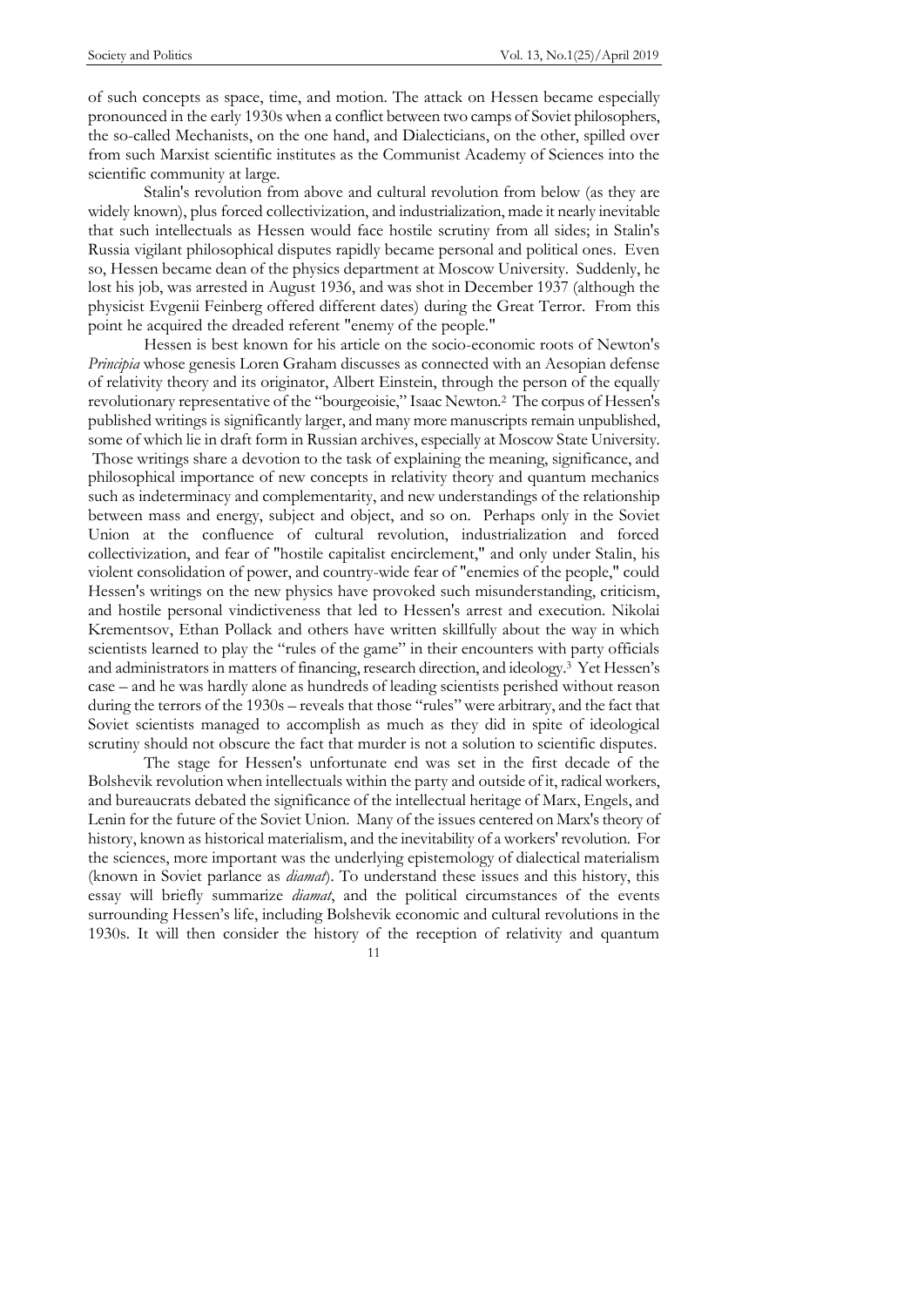mechanics in the USSR in the 1920s and 1930s, Hessen's writings on the subjects, and will conclude with an evaluation of Hessen's legacy.

## **The Background of Hessen's Defense of the New Physics: Dialectical Materialism**

Dialectical materialism is founded on the beliefs that all that exists is real, that reality is matter-energy in motion, and that matter-energy develops in accordance with universal regularities or laws. There were three dialectical laws of nature as set forth by Engels: 1) the interpenetration or unity of opposites (for example the north and south poles of a magnet); 2) the negation of the negation (life, death and reproductive processes); and 3) the transformation of quantitative changes into qualitative ones and vice verse (various chemical formulae and the like).<sup>4</sup>

In the philosophy of physics in the seemingly arcane epistemological debates of the viability of *diamat* as a powerful tool of natural scientists, on one side stood mainstream theoreticians at Academy of Sciences institutes around the country. Such physicists as Iakov Frenkel, Vladimir Fock, and Igor Tamm participated in the development of relativity and quantum theory. They were able to separate their philosophical reservations about aspects of modern physics from their certainty that it accurately described physical phenomena. They strove to remain apolitical in an academic world increasingly in turmoil. Many scientists naively believed that normal scientific activities such as research, publication and peer review would continue unimpeded in a country beset by rapid political, economic, and cultural change. They watched as such new institutions of proletarian science as the Communist Academy of Sciences were founded, but could not grasp, of course, how they would create an entire cadre of specialists who worried excessively about bourgeois epistemologies. <sup>5</sup> Mistakenly they ignored their opponents until the late 1920s, when Stalin had solidified his rule, and as he and his supporters pushed to limit the power of so-called bourgeois specialists – scientists and engineers with special knowledge of value to the regime, yet seen as capable of subverting the regime – even through philosophy. Hessen was on the side of these scientists in the Academy, although he also worked at Moscow State University.

On the other side of debates of the philosophy of science was a strange mix of philosophers such as Aleksander Maksimov, muckraking journalists such as Vladimir Lvov, and such physicists largely concentrated at Moscow State University as Aleksandr Timiriazev who, out of personal animus, lack of understanding, or other grounds, rejected the new physics. They often did so on the anachronistic grounds of supporting a strictly Newtonian view of the physical world, even for such phenomena as light and energy. In public meetings and private strategy sessions, in published articles and signed denunciations, they seized upon Stalinist formulae to press their case for scientific preeminence. In a time of perceived "hostile capitalist encirclement," they stressed the "Russian-ness" of their members and the ideological significance and priority of Soviet science. The Moscow university professors highlighted as unambiguous the dangers arising from epistemological deviations from Stalinist dogma and the idealist contamination by foreign bourgeois scientists and their alleged representatives, i. e. *the new physicists* in the Soviet Union.

The Muscovites had great resources. First, they had the ear of the Communist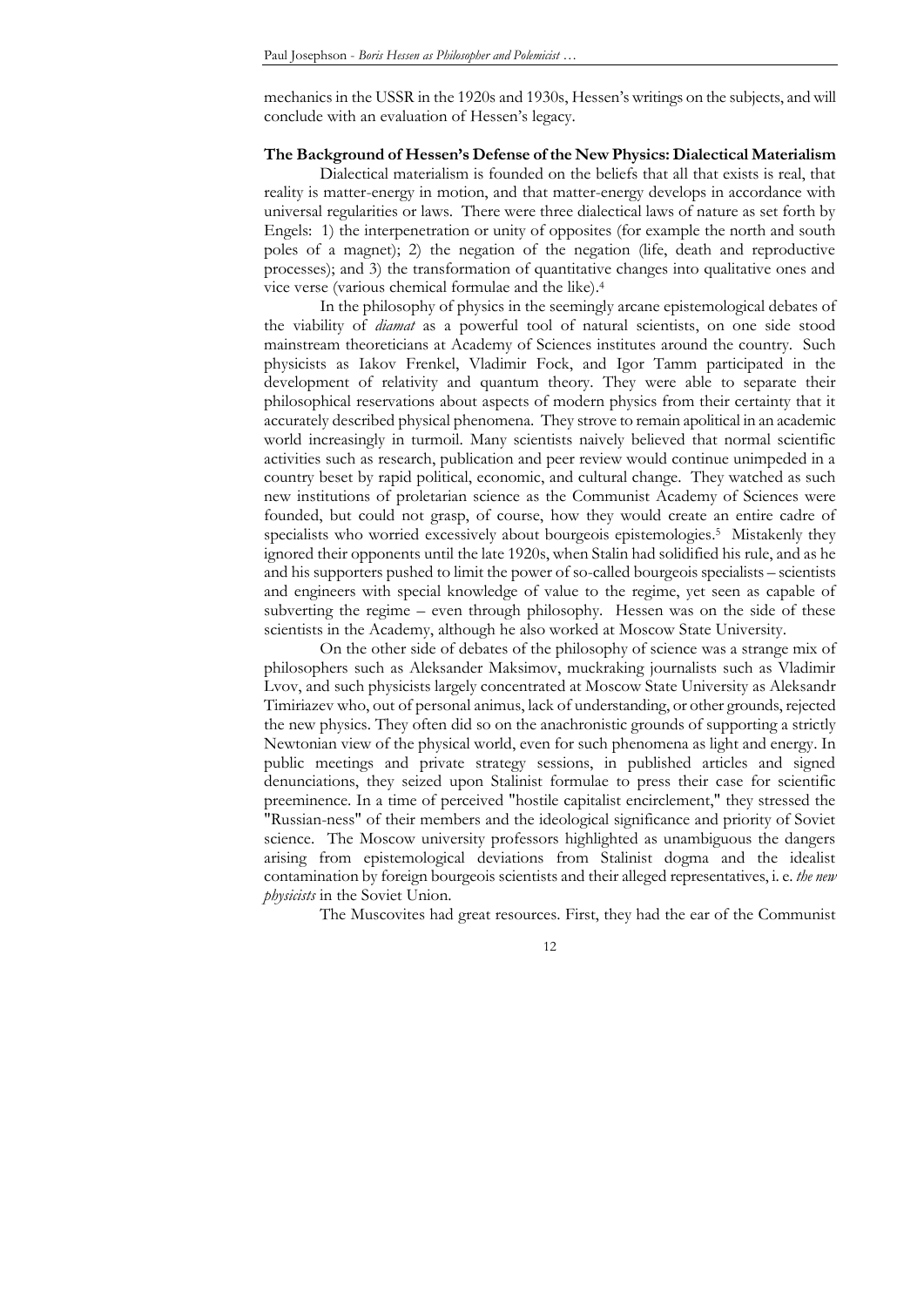Party, and to Party officials their arguments made sense. They could accuse the theoreticians of advancing notions, concepts and publications that did little for the industrialization effort. After all, what impact did Schrödinger's "wave packets" have on increasing cement production? Second, the Soviet Union was indeed an armed camp under Stalin. Enemies abounded within its borders and beyond. The former were Trotskyites, "enemies of the people," so-called kulaks (well-to-do peasants), and all of their relatives; virtually no on was beyond suspicion. Third, many of the theoreticians were Jew6s, and my critics of the new physicists were anti-Semitic. Finally, officialdom held to a Newtonian, mechanical view of the universe. This agreed closely with what little Engels, Marx, and Lenin had written about "matter in motion."

From the mid-1930s until Stalin's death in 1953, the new physics fell under attack; by back-room negotiations if not majority vote, physicists debated whether to pass a resolution condemning the new physics, thereby removing it from textbooks, schools, and institutes. But the strength of Soviet theoreticians was in their diverse backgrounds and personalities, the courageousness of their leaders, and the very success of their research institutes from which important fundamental and applied scientific discoveries, including the atomic bomb, issued. Still, Boris Hessen and others fell.

#### **The Political Context: Stalin, Cultural Revolution and Physics**

Boris Hessen was active in several research institutes, including Moscow State University that remained relatively independent of state control until the early 1930s. Hessen also worked in such party strongholds as the Communist Academy of Sciences and special higher schools for workers (*rabfaky*) that were controlled by Marxist scholars from their inception. <sup>7</sup> In the first years of Soviet rule the interplay between communist and non-communist institutions was modest, so that the reception of relativity theory and quantum mechanics occurred within two separate spheres. In the early 1920s the scientific publication industry recovered from the economic turmoil of the Russian revolution and Civil War. Over thirty different tracts appeared on relativity (and later a larger number on quantum mechanics) that included works by so-called "idealist" philosophers (Pavel Florenskii, Aleksandr Bogdanov and his followers), and such scientists as Iakov Frenkel, Viktor Frederiks, Aleksandr Friedmann, Sergei Vavilov, and Igor Tamm.<sup>8</sup>

In 1929, when the Bolsheviks set rapid industrialization and forced collectivization in motion, they introduced new polices toward the sciences to put them more at the service of national economic programs. These "Stalinist" policies – the introduction of long-range planning requirements, the redoubled emphasis on applied research at the expense of fundamental, pressures to place specialists of working class origin or party membership into positions of responsibility, autarky in science, and officially approved ideological scrutiny – resulted in Party interference in the conduct of research, and had significant implications for theoretical physics.<sup>9</sup> In the main, they reflected Party insistence that research should have a clear impact on agricultural and industrial production, and a rejection of so-called "ivory tower" and empty theorizing. Fortunately, physics research was not far removed from the practical problems facing the government of electrification, communications, metallurgy, and so on.

At the same time, cultural revolution (1929-1931) unfolded. It involved the penetration of increasingly militant young party members into positions of responsibility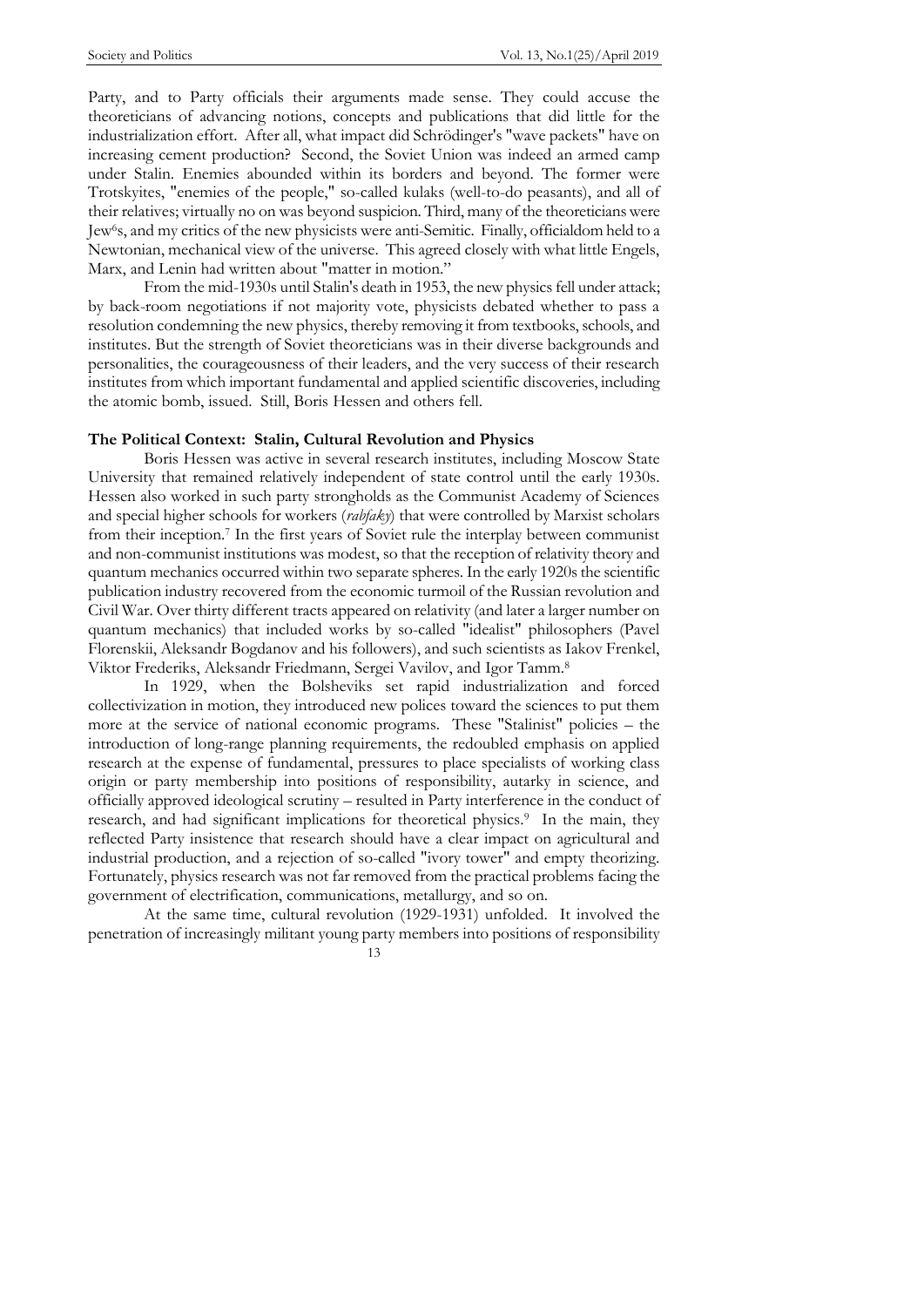and power in virtually all educational, scientific, economic, and social institutions of Soviet society.<sup>10</sup> These "advanced" workers, called *vydvizhentsy,* often lacked skills and it was difficult to train them. There were few "working class" or party scientists; in fact, of all professional "scientific" groups in the USSR in 1929, physicists had the lowest percentage of Party members. Also, *vydvizhenie* encountered opposition from leading scholars, even at the height of the movement. For these reasons, advancement failed in the physical sciences, <sup>11</sup> although some physicists felt obligated now to consider more directly Marxian ideas about the sciences, and certainly to be more aware of the implications of "class war" for all citizens in the Stalinist USSR. Indeed, beginning during the cultural revolution period, party officials carried out a kind of class war against those who were deemed to be representatives of the old order: former Tsarist factory managers, school teachers, leftist intellectuals in the Party, and so-called "bourgeois specialists" in science and technology. They orchestrated two show trials of engineers for "wrecking" and sabotage in the late 1920s--the Industrial Party and Shakhty affairs--to demonstrate that it would control the scientific, technological, and engineering enterprises.<sup>12</sup>

Cultural revolution helped create an environment in which Marxists and non-Marxists, scientists and philosopher reevaluated the ideas of *diamat.* Most physicists shared a number of attributes and aspirations, and this limited the immediate impact of cultural revolution on the discipline.<sup>13</sup> They were uncomfortable with the "proletarianization" of science. They believed that doctrines of class struggle made little sense in the exact sciences. This enabled physicists to develop a common approach to ideological encroachment. There were, to be sure, significant differences among the scholars on many of the thorny questions advanced in quantum mechanics and atomic, molecular and nuclear physics, but mainstream physicists largely rejected the intrusions of Stalinist ideologues to defend their discipline against charges of "idealism."

Hessen worked in this environment. He was active in Party study circles that were established during cultural revolution to ensure the elaboration of the proper worldview among the bourgeois specialist and worker alike. Party officials hoped these circles would help convert or coopt physicists through broad discussion of party history, dialectical materialism and Marxist methodologies, and by developing new curricula for the dialectical materialist teaching of physics. By 1932 hundreds of circles existed in research institutes in Moscow, Leningrad, Kharkov, Bukhara, Tashkent and Gorky. Participants in circles read two works by Friedrich Engels that predated the Einsteinian revolution in physics, *Anti-Dühring* (1877) and *The Dialectics of Nature* (1883, unfinished), for the theoretical background necessary to comprehend fully the kinetic theory of matter, and then Lenin's *Materialism and Empiriocriticism* (1908), only three years after the publication of Einstein's paper on the special theory of relativity, and fifteen years before quantum mechanics began rapidly to unfold, for clarification of the electronic theory of matter. According to Party activists and philosophers, such reading was intended to overcome nearly two decades of idealism among such "bourgeois" physicists as Arthur, Eddington, James Jeans and Walter Nernst, the mathematics of David Hilbert and Hermann Weyl, Einstein and Bohr, and their Soviet followers in the name of the "proletarianization" of science.<sup>14</sup>

One study circle held a workshop to enlighten school physics teachers about the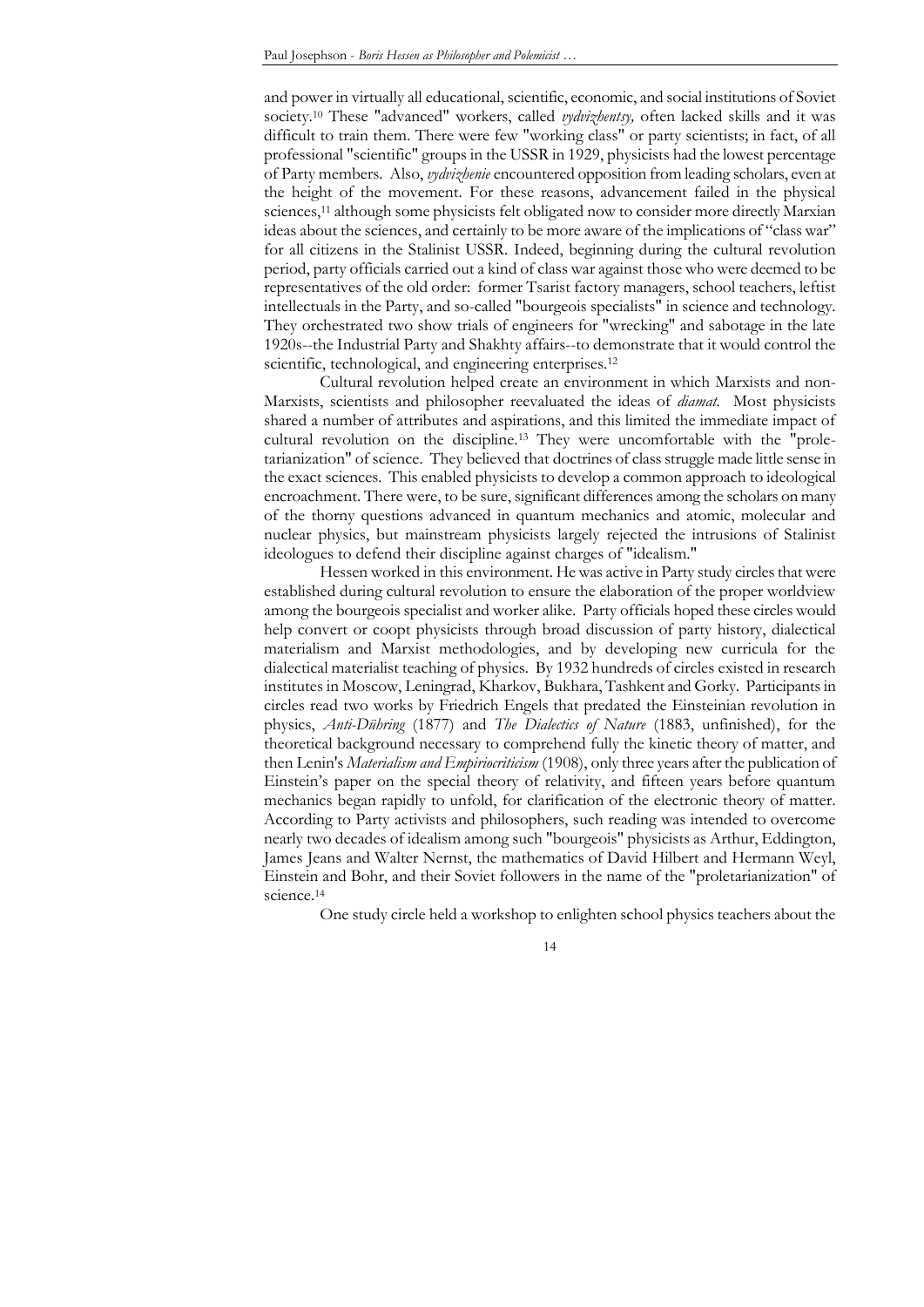power of dialectical materialism. It involved such representatives of early dialectical materialism as Hessen and several leading physicists. They lectured on relativity, quantum theory, and cosmology. The talks given included: Hessen's "Problems of the Methodology of Physics"; Tamm's "The Physical Foundations of Relativity Theory"; and Sergei Vavilov's "Fundamentals of Quantum Theory"; Vavilov later became director of the Physics Institute of the Academy of Sciences (FIAN). In order to join the circles one had to fill out a form consisting of such questions as "In what way and how in your work have you shown yourself to be a materialist?" with answers such as "I rebuffed an idealist presentation at a meeting."<sup>15</sup>

Other than study circles there were two ways in which the Party tried to "proletarianize" science: through curriculum changes and the publication of articles and monographs geared to a less sophisticated audience to highlight the achievements of Soviet physics. Hessen had an active role here, too. One new book series, "Classics of Science [Klassiki estestvoznaniia]," under the editorship of Hessen, I. I. Agol, Maksimov, and Vavilov, was devoted to publication of new editions of classical figures of science to assist in discussions of diamat. 16

#### **The Physical Context: The Reception of the New Physics in Soviet Russia**

Soviet physicists were well-prepared to consider the philosophical ramifications of the new physics. They established a number of leading research centers – A. F. Ioffe's Leningrad Physical Technical Institute (LFTI), the FIAN, a special institute at Moscow University, Petr Lazarev's Institute of Physics and Biophysics, the Ukrainian Physical Technical Institute in Kharkiv, and others – each of which employed sophisticated and well-versed theoreticians. They participated in the development of the new physics. For example, Iakov Frenkel, director of the theoretical department of the Leningrad Physical Technical Institute from 1928 until his death in 1952, published over one hundred articles and twenty full-length monographs in his life. He wrote the first "non-popular" guide on relativity theory in Russian for students with a university mathematics background.<sup>17</sup>

Frenkel generally found *diamat* a distraction from the work of physicists. In 1931 at the All-Union Mendeleev Chemistry conference, he contended that the Marxists knew nothing about physics, and that *diamat* could contribute nothing to physics. Frenkel voiced the opinion that "scientific objectivism" was the only appropriate methodology, and expressed the hope that those "leftists" in the Communist Party who espoused the glories of *diamat* would fall silent. Frenkel insisted on having read both Marx and Lenin and found them original but of little use to him as a physicist. Meetings of the Society of Militant Materialists and other Marxist scientific societies were organized around the country to discuss Frenkel's transgressions. Frenkel was criticized, along with physiologist Ivan Pavlov, in a general resolution of the membership of the Institute of the Red Professoriat on December 31, 1931, for harboring "bourgeois tendencies hostile" to Soviet socialism including Machist epistemology – named after Austrian physicist Ernst Mach – as manifested in seeing the electron as a function of probability, that is, not real matter.<sup>18</sup>

Also from LFTI, Viktor Frederiks and Aleksandr Friedmann (or Fridman) wrote widely on the general theory of relativity. Friedmann is better known because of his work "Über die Krümmung des Raumes" (1922) which first proposed equations describing a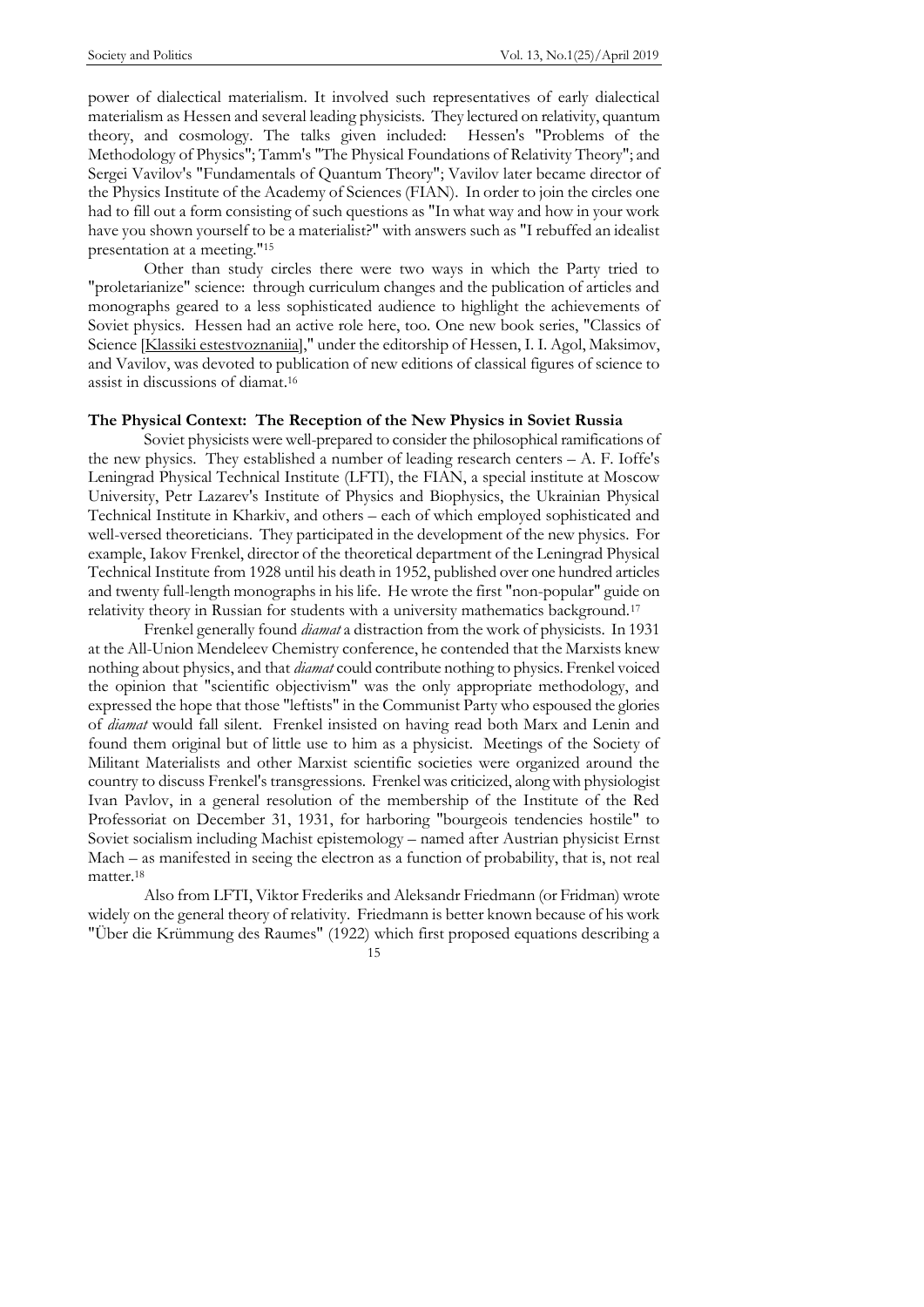non-static universe. Frederiks, who had studied under Hilbert in Göttingen from 1914-18, published the first Russian description of the general theory of relativity in 1921. He was arrested in the late 1930s, tortured to confess that he was personally involved in a plot to kill Stalin, and died in prison of pneumonia in 1944.<sup>19</sup> In their first joint work, *Osnovy teorii otnositel'nosti* (*Foundations of the Theory of Relativity*, 1924, the only volume to be published of a planned five-volume book project on the foundations of the theory of relativity, Friedmann and Frederiks used tensor analysis to "set forth relativity theory sufficiently rigorously from a logical point of view."<sup>20</sup>

Soviet physicists similarly contributed significantly to quantum mechanics. They rapidly embraced quantum mechanics, and debated its philosophical implications and physical content. They engaged in its development from the mid-1920s onward, either while abroad (Vladimir Fock and Frenkel in Germany; Lev Landau in Denmark; George Gamov in England and Denmark), or in any one of a number of seminars in Soviet institutes. Soon after the first articles by Werner Heisenberg, Erwin Schrödinger and Niels Bohr on quantum mechanics appeared in *Nature*, *Die Naturwissenschaften*, and *Zeitschrift für Physik*, Soviet physicists published several of these in translation in their own journals in 1926.<sup>21</sup> By the time of the Sixth Congress of the Russian Association of Physicists in 1928, Soviet theoreticians had turned their attention wholly to quantum mechanics, and debated the interpretations of the Copenhagen and Göttingen positions. The activities of Frenkel, Fock, and Viktor Bursian in particular stimulated the development of quantum mechanics in Soviet Russia. An informal seminar at the LFTI attracted a number of people. The periodic seminar considered the work of Louis de Broglie, Erwin Schrödinger, and Max Born, and also literature reviews of European journals.<sup>22</sup>

## **The Philosophical Context: Marxist Philosophers and the New Physics**<sup>23</sup>

For Soviet physicists, aside from the pressure to plan applied research, the most troubling aspect of Stalinist science policy was the attempt to control the ideological, and hence epistemological, content of the new physics. As physicists probed deeper into atomic structure, first using X-ray devices to understand the interaction of matter and energy in crystal lattices, then various accelerators to enter the very nucleus, they uncovered a number of paradoxes. They debated these paradoxes, and thought debate to be their bailiwick, not that of party officials and philosophers. The scientists believed they did not understand the paradoxes of the new physics including the behavior and nature of such subatomic particles as electrons and the alpha, beta and gamma particles emitted by radioactive atoms; visible light, ultraviolet light, and X-rays; and so on. Scientific research on this new micro-world was based on discoveries of such scientists as Max Planck, who had proposed that energy was distributed in a discrete, discontinuous, form called "quanta," and Albert Einstein, whose relativity theory overturned Newtonian concepts of absolute space and time, removing the distinction between moving and stationary observers.

Astounding developments in atomic theory meanwhile gave rise to quantum mechanics. Experiments confirmed the interrelation of continuous and discrete phenomena such as light that manifests both wave and particle properties, and the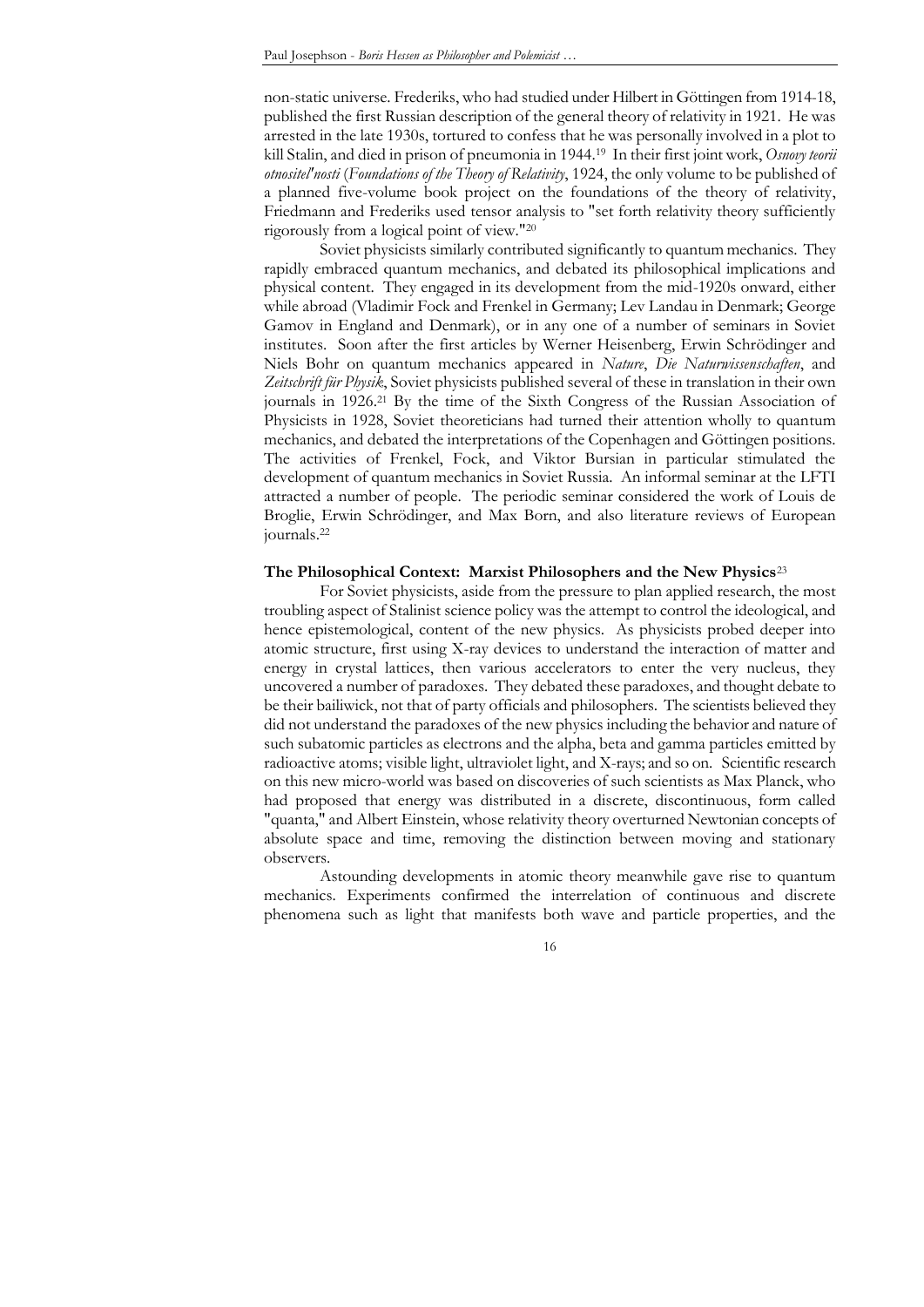existence of matter-energy. Quantum mechanics required the synthesis of statistical and dynamic laws to describe the behavior of subatomic phenomena, and pointed to the inherent difficulty in accounting for the interaction of the "subject" and the "object" in subatomic processes, including measurement itself. This was Werner Heisenberg's "uncertainty" principle.<sup>24</sup> When we observe a macroscopic object, the perturbation in its behavior introduced by our observation is negligible. In the micro-world, measurement, literally shedding light on the object, influences its behavior. We can know either its location or its momentum with complete precision, but not both at once. Schrödinger's wave mechanics, Heisenberg's matrix mechanics, and other statistical and probabilistic methods were employed to describe the particle's behavior with a great degree of confidence, but not with Newtonian certainty. A second crucial concept of quantum mechanics was the notion of complementarity. According to this principle, the complete description of two apparently incompatible aspects of a situation must incorporate both without rejecting either, for example the wave and particle aspects of light, or the Newtonian and quantum aspects of atomic systems. Niels Bohr, whose 1913 model of the hydrogen atom provided a foundation of quantum mechanics, and whose Institute of Theoretical Physics in Copenhagen was a magnet for leading theoreticians including Soviet scholars during the 1920s, set forth complementarity.

The representatives of the two major trends of Marxist philosophy, the Deborinites and Mechanists, organized a number of "Marxist" research institutes in the mid-1920s with a two-fold purpose. They wished to become more conversant with recent advances in the sciences, and they desired to attract natural scientists to their fold. They experienced limited success in both endeavors with such scholars as Hessen being the exception. Hessen participated in the development of the Deborinite or Dialectician's position that largely accepted relativity theory and quantum mechanics, and argued that they were commensurate with dialectical materialism.

The Deborinites believed that the epistemological questions that had arisen in response to the major developments in the first third of the century demonstrated the compatibility of modern physics and dialectical materialism. The dialecticians shared the physicists' belief that quantum mechanics and relativity theory accurately described physical phenomena. There were three institutional strongholds of the Deborinites: the Communist Academy of Sciences (until 1924 the Socialist Academy); the Sverdlov Communist University in whose department of philosophy Hessen organized a section on the natural sciences in which Igor Tamm and mechanist Arkadii Timiriazev participated in debates; and the Institute of Red Professoriat where Hessen offered courses in physics on the nature of matter, energy, and relativity theory to complement others in biology, medicine, and chemistry.<sup>25</sup>

The Deborinites authored the three major treatises on relativity theory: Vladimir Egorshin's *Estestvoznanie, filosofiia i marksizm* (1930)26; Semen Semkovskii's *Teoriia otnositel'nosti i materializm* (1924)27, and Hessen's *Osnovnye idei teorii otnositel'nosti* (1928).<sup>28</sup> (Egorshin was a student of Deborin; Semkovskii was the leading Marxist philosopher of science in Ukraine.) These works share a common respect for relativity theory, the recognition that classical explanations for matter, electricity and motion were inadequate, a belief that relativity theory and dialectical materialism were commensurate in epistemological matters, and a conviction that physicists, not philosophers should be the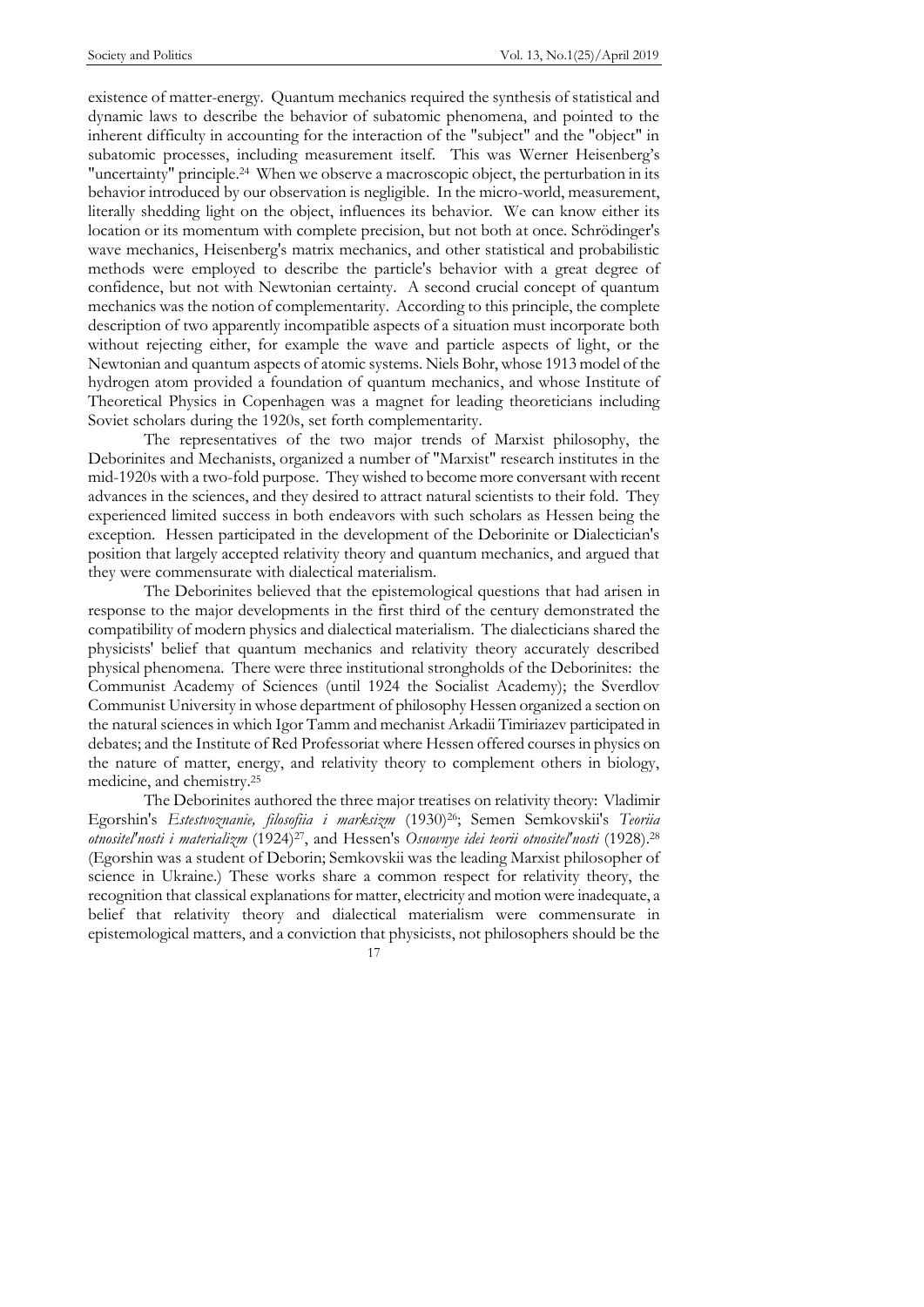final arbiters in matters of physics. For example, The Deborinites recognized the dialectical, if not revisionist qualities of Marxism; Marxism was not stagnant, but should reflect advances in science.

The Mechanists took exception to a number of the Deborinites' positions. From their strongholds in Moscow State University and the Timiriazev State Scientific Research Institute, they published five volumes of collected articles between 1926 and 1929 in which they sought to bring scientists and philosophers together with the understanding that all processes in the external world could be explained in terms of laws of classical mechanics.<sup>29</sup> Their studies of the works of the leading Marxist scholars – Engels and Lenin in particular, on mathematics, mechanics, electrification, chemistry and biology – demonstrated, they believed, that mechanical processes in both the organic and inorganic worlds reduced to the notion of matter in motion and to the concept that all qualitative differences are differences of quantity.<sup>30</sup>

What were the mechanists' criticisms of relativity theory and quantum mechanics, and in particular of Hessen, Frenkel, and other theoreticians? The mechanists objected to the rejection of Newtonian mechanics required by relativity theory. This objection went so far as to require the maintenance of a mechanical ether to explain the transmission of electromagnetic energy through space. The Mechanists relied on Dayton Miller's repetition of the Michelson-Morley experiments to support their position, although mainstream Soviet physicists had repudiated those experiments. <sup>31</sup> The Mechanists also rejected relativity theory on philosophical grounds, asserting that Einstein's theory led to philosophical relativism and concomitant denial of the existence of any kind of objective reality.

More crucial was the fact that relativity theory was the bugaboo of Timiriazev who seems to have had a personal animus for Hessen. Timiriazev (1880-1955), son of the famous agronomist and biologist Klement Timiriazev, was a professor of physics at Moscow State University and a party member from 1921. He was devoted to Newtonian classical mechanics, precisely positing an aether that filled the universe to explain the transmission of electromagnetic energy mechanically through space. Timiriazev was troubled by the increasing role of statistical laws, the "mathematicization" of matter, and the precarious status of the laws of causality, to name the most salient objects to the new physics. Timiriazev's hostility to Einstein took on such proportions that he sarcastically denied in a public meeting having suggested that Einstein be shot. On another occasion, in a presentation at the Institute of Red Professoriat, Timiriazev snidely showed his ignorance by deriding the equivalence of matter and energy by asserting that the equation E=mc<sup>2</sup> promised only the combustion of matter "cleaner than in a crematorium!" At the university Timiriazev tried to force graduate students and faculty alike into his circle of militant mechanistic physicists, reserving his most hostile commentary for such Jewish theoreticians as Frenkel, Leonid Mandelshtam, and Lev Landau, a commentary that resembled the opposition of "Aryan" physicists to relativity in National Socialist Germany.<sup>32</sup>

 Timiriazev engaged the scientist and philosopher Aleksandr Bodganov and Hessen in rancorous debate within the walls of the Communist Academy of Sciences, and later took on physicists Tamm, Vavilov, Frenkel and Ioffe, an effort which culminated in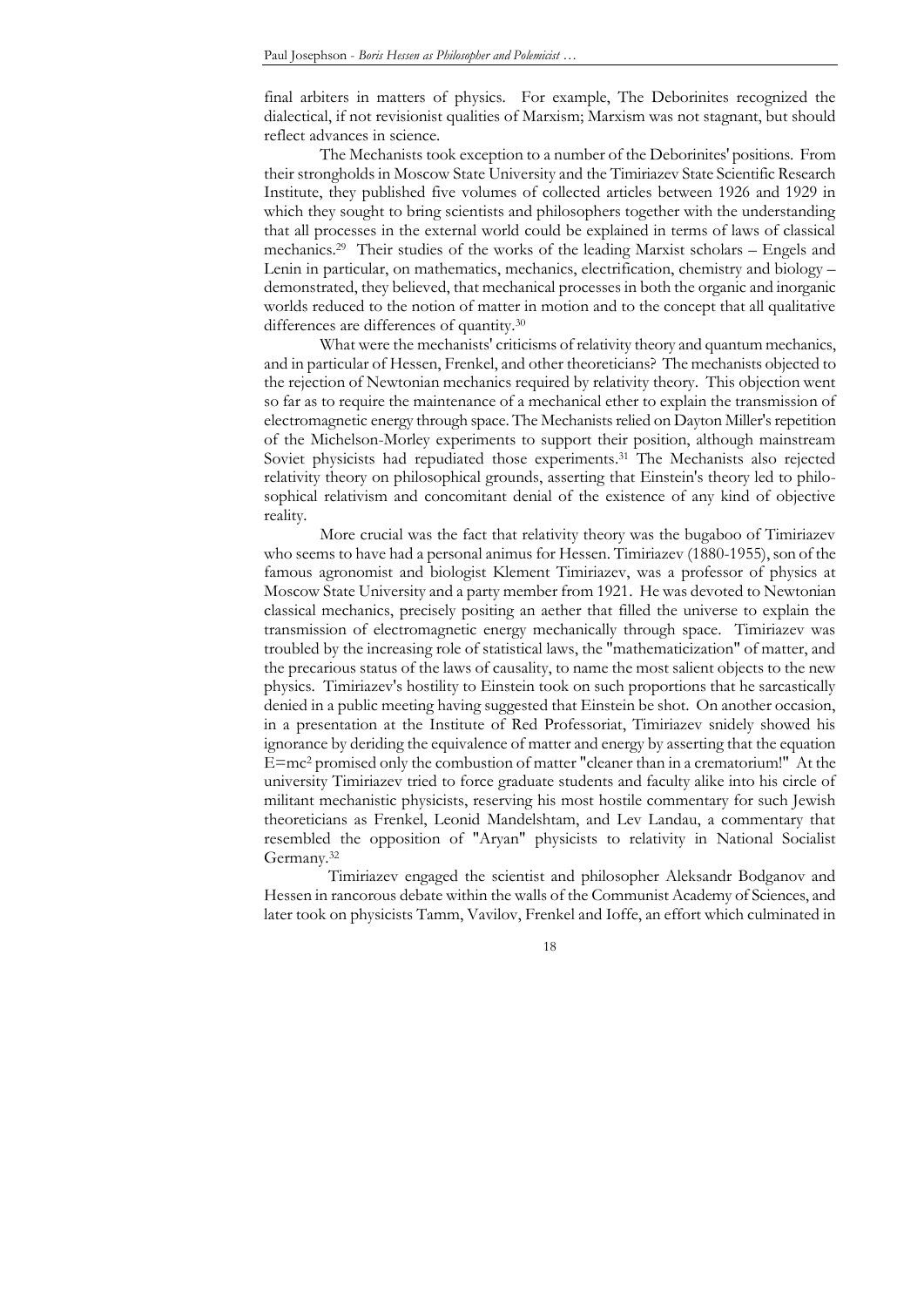his *Vvedenie v teoreticheskuiu fiziku* (Introduction to Theoretical Physics, 1933), the most complete defense of his mechanism; the book was poorly received. 33

Since his physics was attractive in the main to the mechanists who were in the minority against physicists and dialecticians, Timiriazev resorted to political intrigues to achieve his ends, ultimately at the cost of his reputation. The Communist Party cell of the university physics department reported late in 1929 to the Central Committee that Timiriazev associated with faculty whose politics resembled those of the Black Hundreds, a pre-revolutionary reactionary and anti-Semitic group. This accusation weakened his leadership and the influence of the party among other scientists at a crucial moment when the Party was striving to extend its influence. According to a university report, the groups that Timiriazev supported were not only politically bankrupt, but interested in "personal and material gain, not even political ends."<sup>34</sup>

Timiriazev resented Hessen and strongly disagreed with the way he and Sergei Vavilov, the future Academy of Sciences president, ran the university's physics program, from teaching to research. In written "Theses" to the university party organization, Timiriazev outlined his objections about their actions. His criticisms encompassed every aspect of university life, from pedagogy and course content to the poor state of the laboratory, from practicums at factories to introduce workers to modern science, to the study of theoretical physics. So full of vitriol were Timiriazev's "theses" that the party organization rejected them out of hand. A commission appointed to investigate Timiriazev's charges that included Vavilov and Hessen concluded that there was nothing to his constant accusations. 35 Yet in the an environment of cultural revolution and rising fears about technocratic tendencies among specialists, Timiriazev and his allies were able to

The Mechanists were trapped by their strict allegiance to Newtonian laws of mechanics and a reductionist, simplistic interpretation of Engels and Lenin. They lacked an understanding both of the physical and the philosophical content of the new physics. The reductionism of the Mechanists, while seeming to provide Marxian interpretations of the new physics, simply could not accurately describe the physics of the micro-world or electromagnetic phenomena. Yet personal animus rather than scientific disputes explains the vehemence of the attacks of the mechanists on the theoreticians. Tied to the university and communist institutions, they resented the prestige and perquisites of Academy of Science institutes. They felt slighted and ignored, and they had no qualms about using the tools of Stalinism – denunciation, public criticism, personal attack – to achieve what they could not through normal scientific channels.

#### **Stalinism and Physics**

Of course, quantum mechanics and relativity theory did not threaten the new socialist state. But in the early 1930s, a period of forced collectivization of agriculture and rapid industrialization, of cultural revolution and the first rumblings of the Purges, the seemingly abstruse epistemological debates acquired great significance. Educational institutions came increasingly under the control of more militant communists. New entrance rules permitted workers and peasants to matriculate in greater numbers than ever before. In research institutes, where "bourgeois specialists" predominated, scientists felt the pressure of growing ideological scrutiny.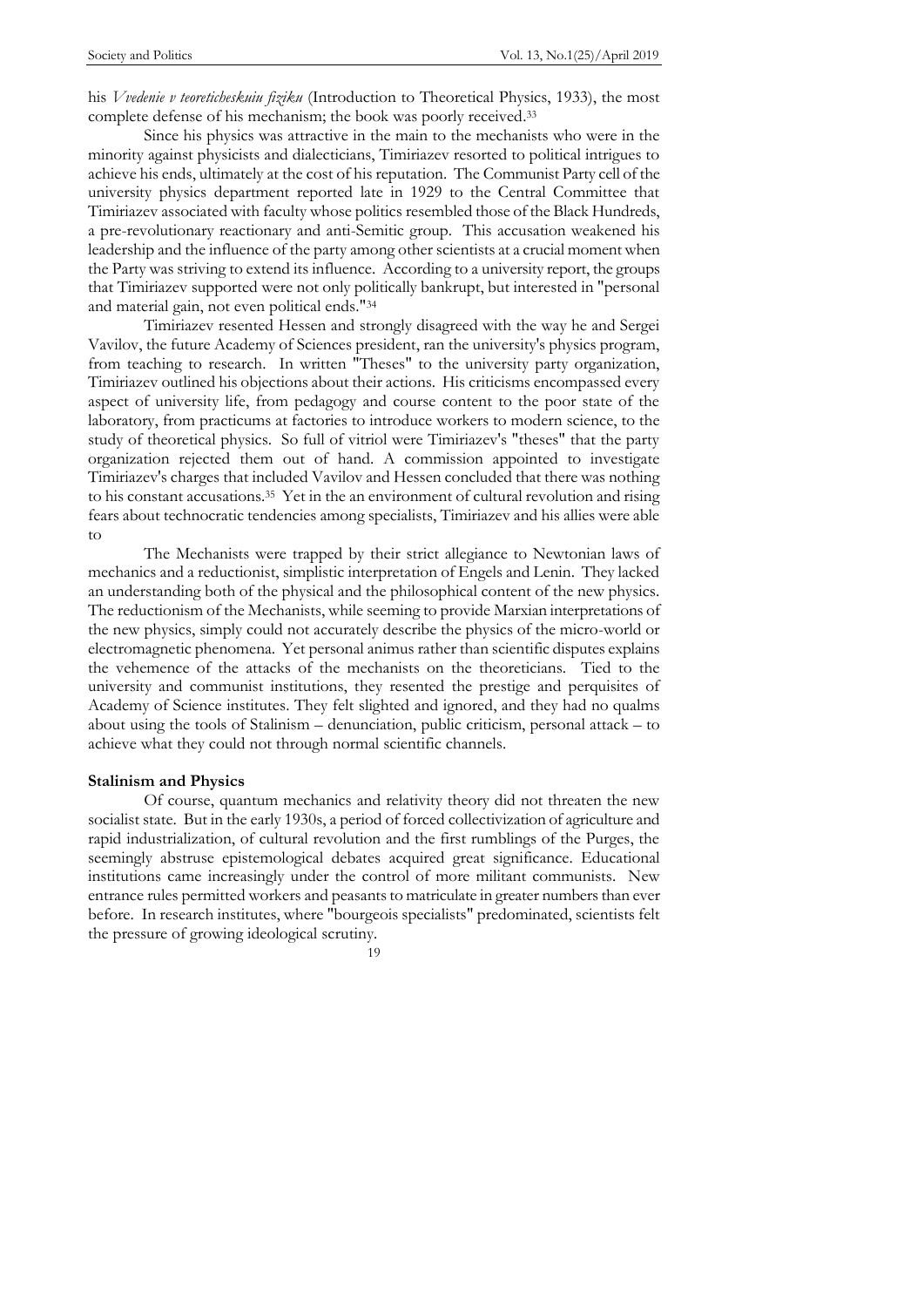At first, it seemed that the philosophical controversies would not envelop Hessen and other scientists. At the Second Congress of Marxist Scientific Research Institutes in 1929 the Deborinites succeeded in passing a resolution that officially repudiated the Mechanists' philosophical position. The publication of an article in *Pravda* on January 26, l930, however, signaled a sudden end to the Dialecticians brief hegemony in the philosophical sphere, and triggered an assault on scientists who were seen as representatives of idealist philosophy. The Communist Academy stood at the forefront of the effort to bring about the penetration of "correct," that is, party-endorsed dialectical materialist philosophy into physics, chemistry and biology. Ideologues, philosophers and their scientific allies decided the Deborinites and theoretical physicists were enemies of Marxist philosophy. They accused them of "menshevizing idealism" and failure to acknowledge the role of class struggle in physics. They believed that idealism of any sort in science would lead directly to a weakening of the power of the proletariat, perhaps because capitalist countries hostile to socialist power surrounded the USSR. This approved version resembled mechanism in some aspects and had little appreciation for the new physics.<sup>36</sup>

Hessen himself ultimately fell into the sights of Stalinist philosophical gatekeepers as a "meshevizing idealist" in 1931. Hessen engaged in what became in the Soviet confessional an obligatory "self-criticism" to defend himself – and the new physics – from further attacks. Hessen admitted that he had not paid enough attention recently to economic issues, that his work had lost touch with the problems set forth by the party, and that in this way he had adopted a mistaken attitude toward relativity theory.

But later that year in London, he delivered his defense of the new physics in the Aesopian language of the explanation of the social and economic roots of Newton's *Principia*. 37 Behind Hessen's contention that the value of Newton's physics was not diminished by the fact that he believed in God and was a product of the bourgeoisie was Hessen's unspoken argument that although Einstein was a Jew, allegedly a follower of an empiricist, subjective idealist philosophy akin to that of Ernst Mach, and a product of bourgeois society, all this did not require rejection of relativity theory, a valid scientific concept. In spite of the best efforts of Hessen, and of dozens more physicists, some more competent than he, the entire physics enterprise fell under suspicion of idealist philosophy, and would remain a philosophical battleground until after Stalin's death in 1953.

Already at the end of 1928 Hessen had begun to face attack from his colleagues, even among fellow thinkers, at a general meeting of the Society of Militant Materialist- -Dialecticians for "bourgeois eclecticism and philistinism." Egorshin, a former Deborinite ally, began the attack on idealism in physics. He maintained that this idealism had four manifestations: 1) the mathematicization of physics – the overuse of the tools of mathematics outside of available empirical evidence – which resulted in the substitution of formulae for "concrete reality"; 2) the destruction of Newtonian concepts of space and time and their replacement by philosophically relativist ones; 3) the elimination of causal notions and their replacement by indeterminacy in quantum mechanical notions of uncertainty; and 4) such external factors as the crisis of capitalism abroad and the presence of a class enemy at home, all of which led directly to mysticism and idealism. Egorshin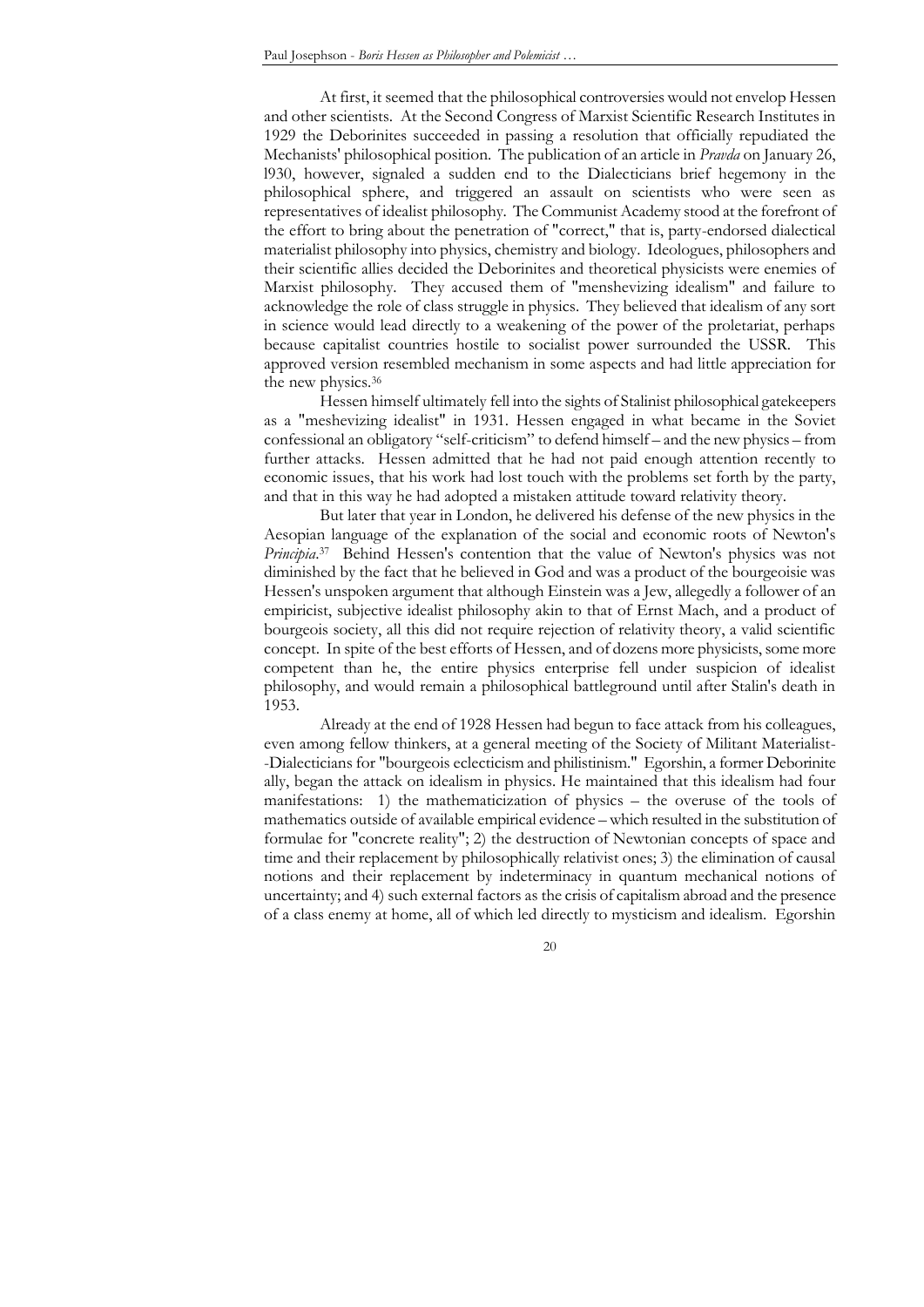attacked Hessen and Frenkel for subjective idealism, relativism, and "muddle [*putanitsa*]," the latter a charge that carried some weight for it was one of Lenin's favorite philosophical criticisms.<sup>38</sup>

The philosopher Aleksandr Aleksandrovich Maksimov had been a long-time party member in the 1930s when he turned against his former dialectician colleagues like Hessen at the university and such Academy physicists as Ioffe, Vavilov, Frenkel and Tamm. He grew more and more Stalinist throughout his career, seeing the slightest manifestation of idealism as deviationist, defending the Party's prerogative to establish epistemological standards, and rejecting open discussion as dangerous for the proletariat.

Maksimov (1891 - 1976), of peasant origins but with university education, entered the Bolshevik Party in 1918, and spent the next two years fighting the Whites in the Civil War. Eventually he was evacuated to Moscow and demobilized in October 1920 to enter a career of public education. He worked as a deputy director in a workers' faculty, then in Moscow University as scientist and teacher, then in Sverdlov Communist University. During this time he gained interest in philosophy of science, and sought a middle ground between the Dialecticians and Mechanists. He recognized that political and scientific revolution gave great importance to questions of philosophical worldview.<sup>39</sup>

Maksimov was an active organizer and writer. With the assistance of other likeminded and aspiring philosophers of science, Maksimov founded the Institute of Red Professoriat in 192l. The professors established a department of natural sciences in 1922 with Maksimov as its chairman. Several scientists in the Physics Institute of Moscow University gravitated to the department, including Hessen. Maksimov published articles on science and dialectical materialism in the journals *Revoliutsiia i kultura* [Revolution and Culture], *Pod znamenem marksizma* [Under the Banner of Marxism], *Nauchnoe slovo* [The Scientific Word], and *Molodaia gvardiia* [Young Guard].

Maksimov returned to the USSR after a sabbatical in Berlin in 1929 ready to lead the Red Professoriat's division of natural sciences through the years of cultural revolution. From his two positions, one at the university and the other at the institute, Maksimov lectured at various scientific research institutions where scientists had begun to study *diamat*, pushing a version that came to be the standard of the Stalin era. In 1934 most institutes of the Communist Academy of Sciences and Institute of Red Professoriat were subsumed within the Academy of Science's new Institute of Philosophy. The Academy itself had fallen under communist control in 1929.<sup>40</sup> From the Institute of Philosophy, Maksimov and other specialists sought to direct the development of the philosophy of science, becoming increasingly hostile to the new physics. Maksimov now showed his true colors as a toady to the Stalinists. He hurled the insult "enemy of the people," a dangerous epithet that, when it stuck, meant the arrest of the individual so identified, without a thought for their well-being. Many of his attacks were directed at his colleague of a dozen years, Boris Hessen. 41

21 Ernst Kolman joined Maksimov in the assault. Kolman was a faithful critic of Hessen and of alleged idealism in modern science. His criticisms were more telling than those of Egorshin or Maksimov since he displayed more complete comprehension of theoretical physics. Kolman criticized the indeterminacy of Heisenberg; found fault with many of the philosophical views of Einstein; and rejected the "idealist" understandings of probability in the wave mechanics of De Broglie and Schrödinger. Kolman did not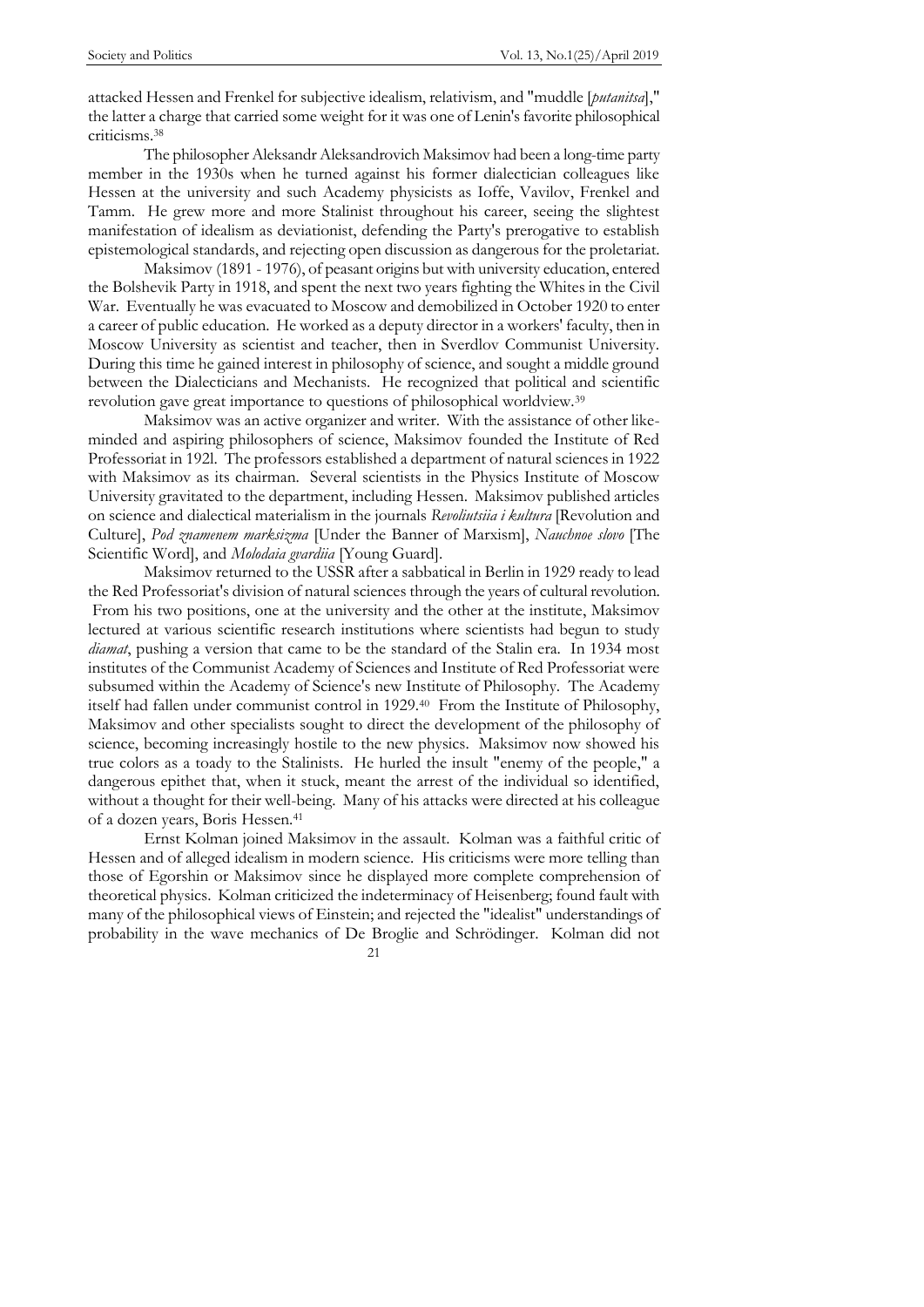believe that quantum mechanics should be rejected out of hand, but that any of its idealistic epistemological conclusions about the relationship between subject and object – that grew out of influence of the subject on the object through the process of measurement – should be rejected. Regarding relativity, he wrote, "The rational nucleus of relativity theory was sufficiently grounded and verified by practice," although some of its adherents had jumped to idealist conclusions when they attempted to create multi-dimensional space with mathematics.<sup>42</sup> Such physicists as Vladimir Fock and Dmitrii Blokhintsev joined Kolman in stressing the importance of using dialectical materialism in the development of quantum mechanics.

More than anyone else, Timiriazev criticized Hessen. This made Moscow State University, where both of them worked, the stage upon which Hessen's fate played out. Not surprisingly, the physics department at the university experienced cultural revolution much more keenly than laboratories in Academy physics institutes. One reason for this was the fact that universities had opened their doors to a more radical student body including demobilized soldiers and workers who gained admission by virtue of their class, not necessarily scores on entrance examinations. As cultural revolution unfolded, the classes of students admitted to graduate work were largely of the right background. For example, nine of ten graduate students admitted to the university in 1930 were party members or candidates for membership in the Party. 43

Another reason that Moscow University experienced cultural revolution more intensely was that it was the site of an unlikely conglomeration of persons who came to detest Russia's leading theoreticians. Not only Timiriazev, but Dmitrii Ivanenko, a stellar physicist with several fundamental discoveries to his credit, used his position at the university to vent his growing frustration over what he perceived as the neglect of his Academy of Science colleagues, and enlisted many of his students in this endeavor.<sup>44</sup>

Initially, Hessen deflected criticism, continued to write in the philosophy of science, and filled his position as dean of the physics institute ably. Then, at a special session at the Communist Academy in June 1934, which commemorated the twenty-fifth anniversary of the publication of *Materialism i Empirio-criticism*, Stalinist philosophers "exposed" idealism in physics, and subjected its western representatives in Heisenberg, Schrödinger, Bohr and Born, and alleged Soviet leaders – Hessen, Ioffe, Frenkel, and Tamm – to stern rebuke. Hessen, Vavilov, and Ioffe participated in the proceedings, and argued that contemporary physics, far from being idealist, confirmed the presence of dialectical laws in nature.<sup>45</sup>

Hessen appears to have been the only philosopher-Marxist in attendance at this session who defended physics from charges of idealism. Hessen, building upon his introduction to Haas' text on quantum mechanics, spoke about "The Problem of Causality and Laws in Classical and Contemporary Physics." Hessen discussed changes in the concepts of physics, and called for modification, if not rejection of "old causality" through a materialist evaluation of the relation between statistical and dynamical laws. Yet all other philosophers tarred contemporary theoretical physics with the brush of Stalinist epithets: they attacked "bourgeois physicists" and their Soviet sympathizers; (philosophical) relativism; mathematical formalism; subjectivism and other "-isms". Kolman welcomed Ioffe's criticism of the Mechanists, "who stand in the way of progress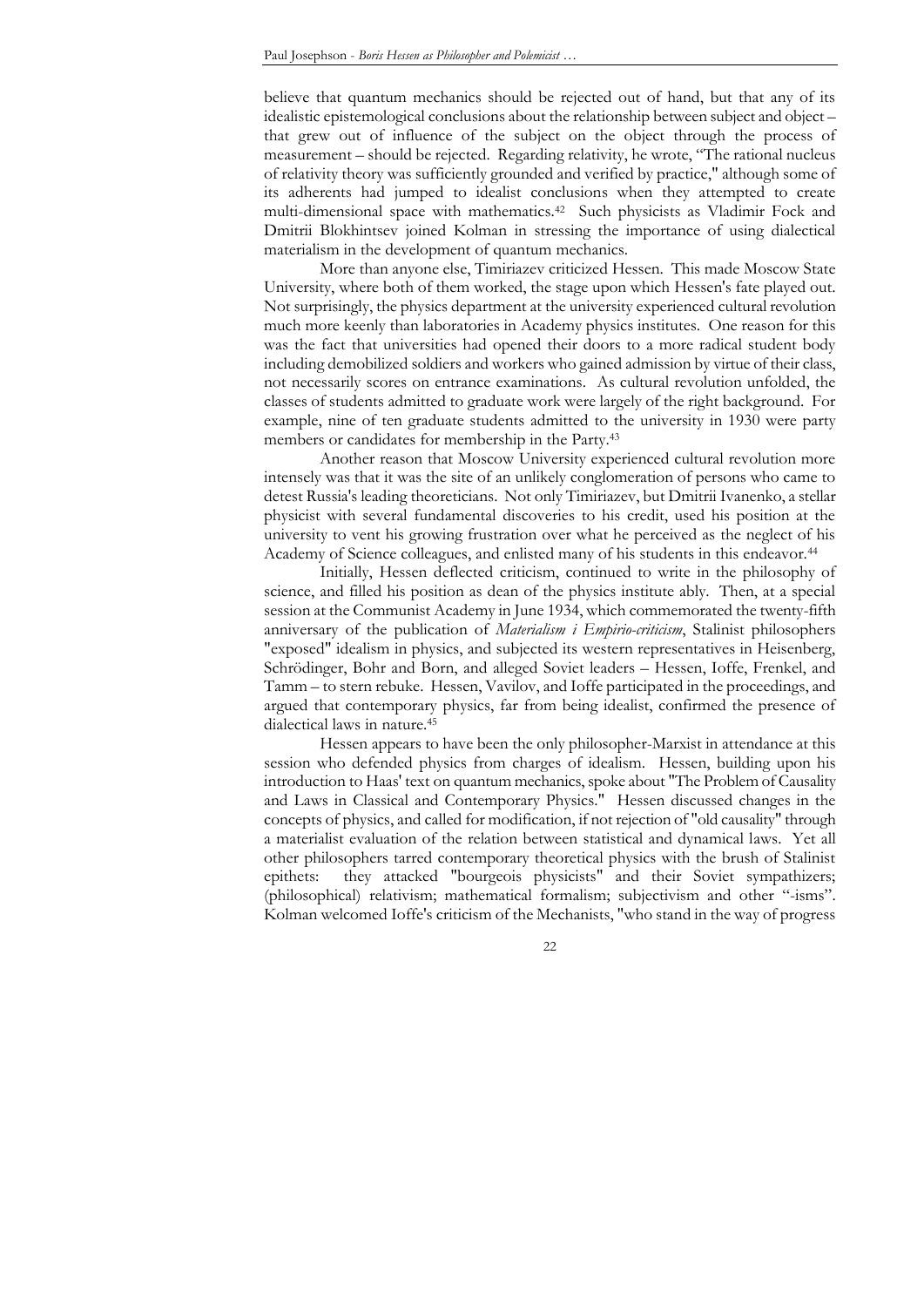and see idealism in relativity and quantum theory and everything not in agreement with Maxwell and Faraday." Yet he too singled out a number of Leningrad physicists and Hessen for sharp commentary. 46

Over the next three years, the Soviet Union was a nation under siege at home and abroad. The rise of fascism in Germany coincided with Stalin's insistence that the USSR could build "socialism in one country." There would be no world revolution, and the country would have to become an armed fortress to protect its borders. At home, the increasingly xenophobic leadership saw dangers everywhere – among peasants, among loyal party members, among those with foreign professional contacts or relatives abroad. Millions of persons perished in the labor camps ("gulag") or were executed outright. No profession, vocation, or walk of life was immune. Perhaps ten percent of all physicists were arrested, although theoreticians suffered inordinately. Those who died or "disappeared" include Matvei Bronshtein, Viktor Frederiks, Viktor Bursian, and dozens of others; in all perhaps ten percent of all physicists.<sup>47</sup>

Hessen, too, became an "enemy of the people." The charges included the fact that he had not addressed the concrete political questions of the time in an article on the ergodic theorem; had not demonstrated the tie between theory and practice; was inclined to follow uncritically the lead of bourgeois scholars, especially regarding a series of articles by the statistician Richard von Mises; and in his work on relativity substituted a synthesis of space and time for matter. He had, Maksimov asserted, made one of the leading Soviet physics journals, *Uspekhi fizicheskikh nauk* (hereafter *UFN*), founded in 1918, an idealist publication. Timiriazev later asked rhetorically, "Isn't it well known that from 1930-1936 the enemy of the people Boris Hessen ran the Physics Institute of Moscow University? And that on the editorial board of a journal which consisted of five people, two, Hessen and Apirin, were enemies of the people?"<sup>48</sup> Hessen was removed from editorship of *Uspekhi* in 1936, shortly later disappeared, and executed months later. Many libraries excised Hessen's articles from journals; in 1947 the editors of *UFN* published an index of the first thirty volumes of the journal, excluding Hessen from mention. What was the nature of Hessen's works? Were his views idealist? The following brief examination of his major works indicates that Hessen may have been a middling physicist, but he was sincere in his efforts to reconcile *diamat* and the new physics, and these efforts surely did not merit arrest and execution.

## **Boris Hessen, Relativity Theory and Quantum Mechanics**

23 Boris Hessen studied the philosophy of physics. According to an autobiographical statement in the archives of the Communist Academy, Hessen spent the 1913-14 academic year at Edinburgh University studying mathematics, at the same time as Igor Tamm matriculated there. (He and Tamm were friend's from childhood, entered gymnasium together, and continued to meet often until the end of 1922, when they both met up in Moscow. Indeed they worked at the physics institute of the university from 1928 until Hessen's arrest in 1936.49) When Hessen return from England, he studied statistics in the economics department of Petrograd Polytechnical Institute, simultaneously auditing courses in calculus at the university; as a Jew he was not admitted as a regular student. Until October 1917, Hessen was secretary of an organization of internationalists in Elisavetgrad, a position that, no doubt, opened him to attack as a Trotskyite in the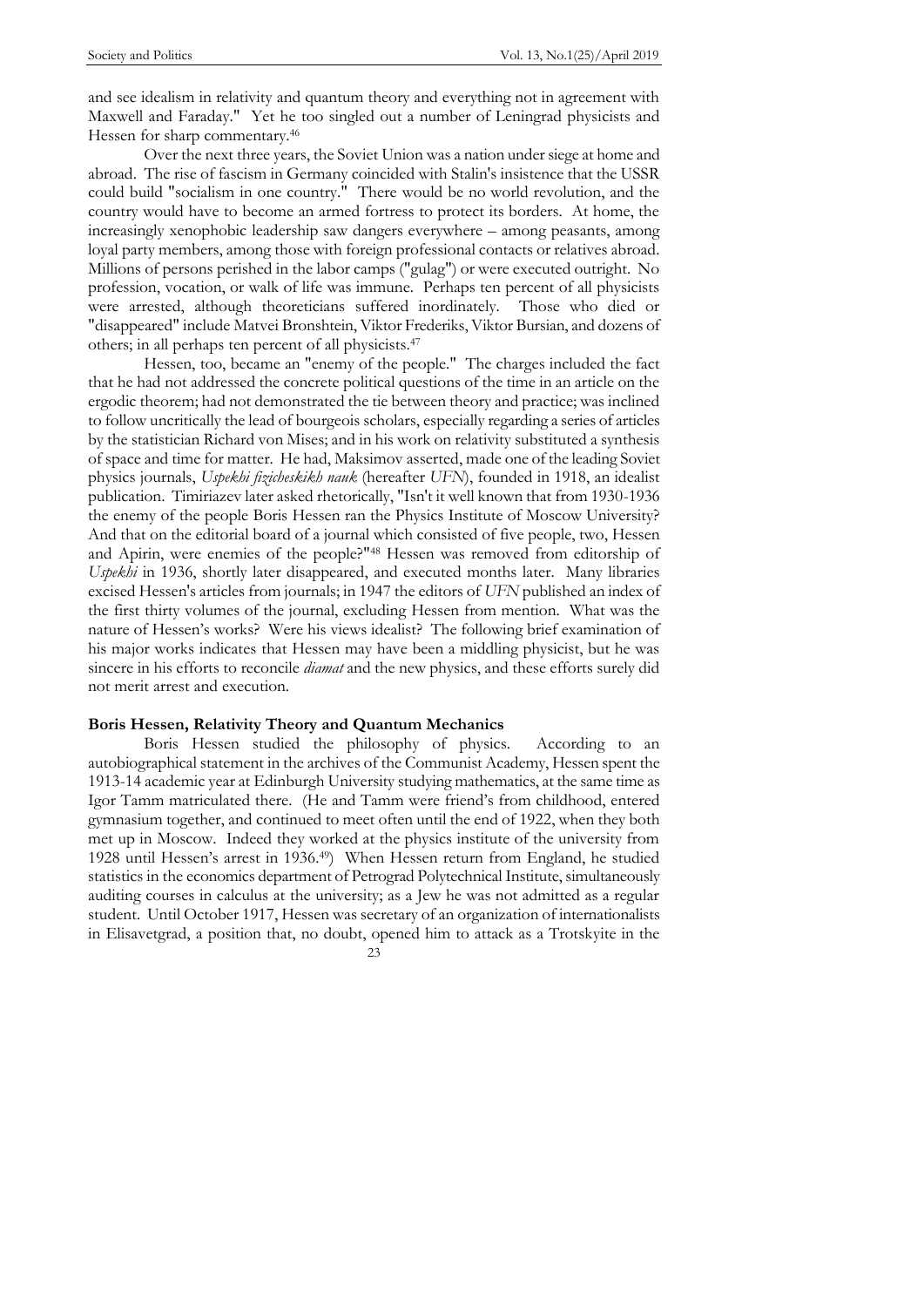1930s. After the Bolshevik coup in 1917, Hessen became secretary of the Soviet of Workers' and Peasants' Deputies.<sup>50</sup>

Hessen continued his involvement in education in the first years of the revolution. In 1919-1921 he was an instructor in politics, and from 1921 through 1924 an instructor in political economy at the Communist University. At this time Hessen entered the Institute of Red Professoriat for further training in mathematics and physics. He seems to have studied closely with another leading scientist, Leonid Mandelshtam, who discovered the combinatorial scattering of light, and Tamm. Hessen published regularly in such journals as *Estestvoznanie i marksizma* [*The Natural Sciences and Marxism*], *Pod Znamenem Marksizma* (*Under the Banner of Marxism*) *UFN*, and *Molodaia gvardiia*. He later headed the physics section of the Communist Academy. Hessen proselytized physics among the working class, for example, in agitational efforts among workers at the Dinamo, Elektrozavod, and Moselektrik factories. He also lectured frequently at the Institute of Philosophy and the Institute of History of Science and Technology, which he helped Nikolai Bukharin, the last Old Bolshevik opponent of Stalin who was murdered in 1938 after a show trial, to establish. Hessen worked tirelessly to reconcile every aspect of physics, from the mechanistic worldview of classical physics to relativity theory and quantum theory, and from contemporary theories on matter and energy to the nature of space and time with a *diamat* perspective.<sup>51</sup>

At the Institute of Red Professoriat, Hessen supervised a series of studies on Heisenberg, indeterminacy and causality, produced a textbook for working class physics students, and wrote and edited dozens upon dozens of articles, many of which languished on his desktop never to be published. Hessen and his associates lectured at factories in Kharkov, Dnepropetrovsk, and Leningrad, where there were large audiences of workers accessible to them. He was actively involved in choosing authors to write physics entries for the *Great Soviet Encyclopedia*, the Soviet *Britannica* that was intended to provide a complete proletarian perspective on gathered knowledge, getting Tamm and Mandelshtam, Blokhintsev and Khaikin involved in the effort. With Mosei Markov, then a promising graduate student, Hessen served on a commission to examine methodological questions. Markov, a world class theoretician, himself became embroiled in the controversy over theoretical physics in 1947 with an article that defended the discipline in *Voprosy filosofii*, but survived to rise to the top of the Soviet physics establishment. 52

These pedagogical, editorial, research, and administrative activities demonstrate Hessen's devotion to the Soviet state. His destruction indicates its arbitrary behavior. It shocked mainstream physicists. Hessen was widely respected among non-Marxists, and knew physics adequately well. But this did not save him. According to a physicist I met, in August or early September of 1937 [could he have meant 1936?], hundreds of physicists from FIAN and the Moscow University physics department filled the great hall of FIAN at 6:00 p. m. to hear invective heaped "upon the poor head of Boris Mikhailovich [Hessen]." From the terms used to describe him, "enemy of the people" and "wrecker," it was clear that his arrest had already occurred. The assembled physicists were only being asked to endorse his elimination. Communist party officials ran the meeting, spreading all kinds of vicious nonsense about Hessen. They claimed he was uncultured, drank vodka with workers into the wee hours, and worse, that he had sabotaged the physics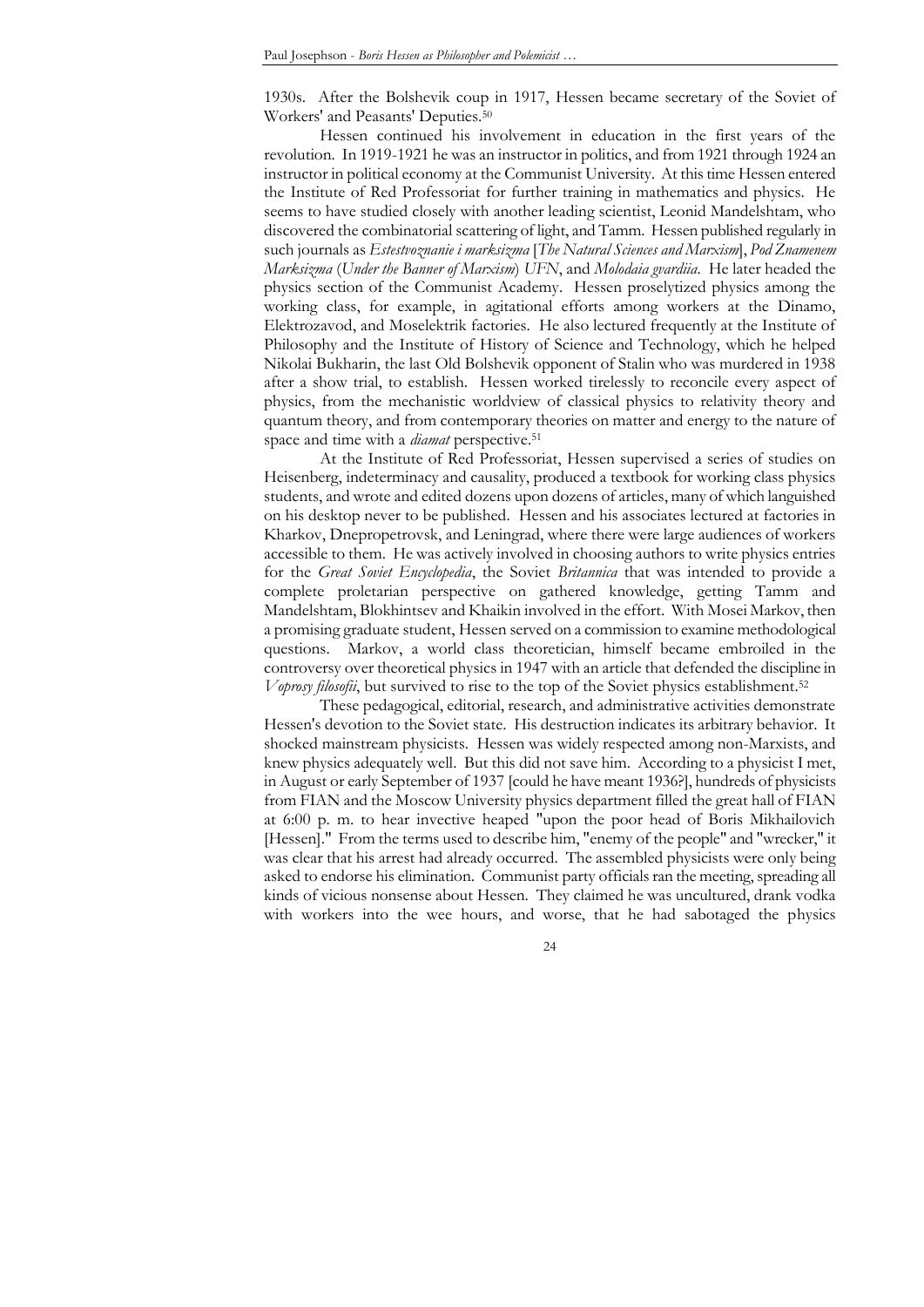department's academic plan. Only his closest and most courageous friends, like Grigory Landsberg, refused to add anything to the charges. The meeting ended after midnight.<sup>53</sup>

What were Hessen's major works? Hessen's most complete treatment of relativity, *Osnovnye idei teorii otnositel'nosti* (1928) was intended for a reader with limited mathematical training and rudimentary knowledge of physics. Its structure and content appear to be based largely on Eddington's *Space, Time and Gravitation* (1921). Hessen's reliance on a British scholar perceived by Maksimov and others to be an idealist, the relatively small space he devoted to dialectical materialism, and Hessen's failure to deal decisively with the incessant criticism of such opponents as Timiriazev hurt Hessen. However, his discussion of Newtonian absolute and relativistic space and time, simultaneity, the so-called aether, and physical versus philosophical relativism placed the work firmly within the *diamat* tradition.

Hessen's main argument centered on a demonstration that the epistemological propositions implicit in special and general relativity were compatible with dialectical materialism. These propositions were based on the recognition of four objective properties of the external world: the synthesis and unity of space and time; matter in motion; rejection of absolute, empty, motionless space as the universal frame of reference; and relative motion of matter with respect to matter. Hessen pointed out that the new physics modified the concepts of absolute space and time that had taken on metaphysical eminence in classical physics.<sup>54</sup>

Hessen's treatise on relativity theory begins with a discussion of Galilean relativity, and then turns to the Fitzgerald-Lorentz contraction as a possible way out of the negative result of the Michelson-Morley experiment. But it is a discussion of Newtonian absolute space and time that serves as the real focus of the first third of the book. Hessen criticized Newtonian absolute space and time for having taken on an independent objective reality. This was a metaphysical position, an abstraction, since space and time were inseparable from matter. Hessen wrote:

> ...space and time exist not outside of matter, but in matter, matter is their true reality, their objective synthesis. Neither time in general nor space in general, but concrete space and concrete time, that is, matter in motion, possess objective reality.<sup>55</sup>

Relative space and time, on the other hand, were affirmed by dialectical materialism. All motion was matter in motion with respect to matter, not absolute space. Similarly, there was no absolute time, but processes by which we can compare the course of one process with another.<sup>56</sup>

While rejecting Newtonian absolute space and time as a metaphysical objectivization of an abstract reality, Hessen nonetheless introduced an "aether" with rather striking properties to serve as a universal frame of reference. Because electromagnetic phenomena are dispersed over time Hessen concluded that there must be a medium to carry them. "'Empty space,'" he wrote, "means space that is filled with ether. We do not know any matter more elementary than the ether."<sup>57</sup> To reject the aether would have been pure phenomenalism or idealism, for "to speak about waves and oscillations which occur without a material carrier [in a vacuum], means to speak about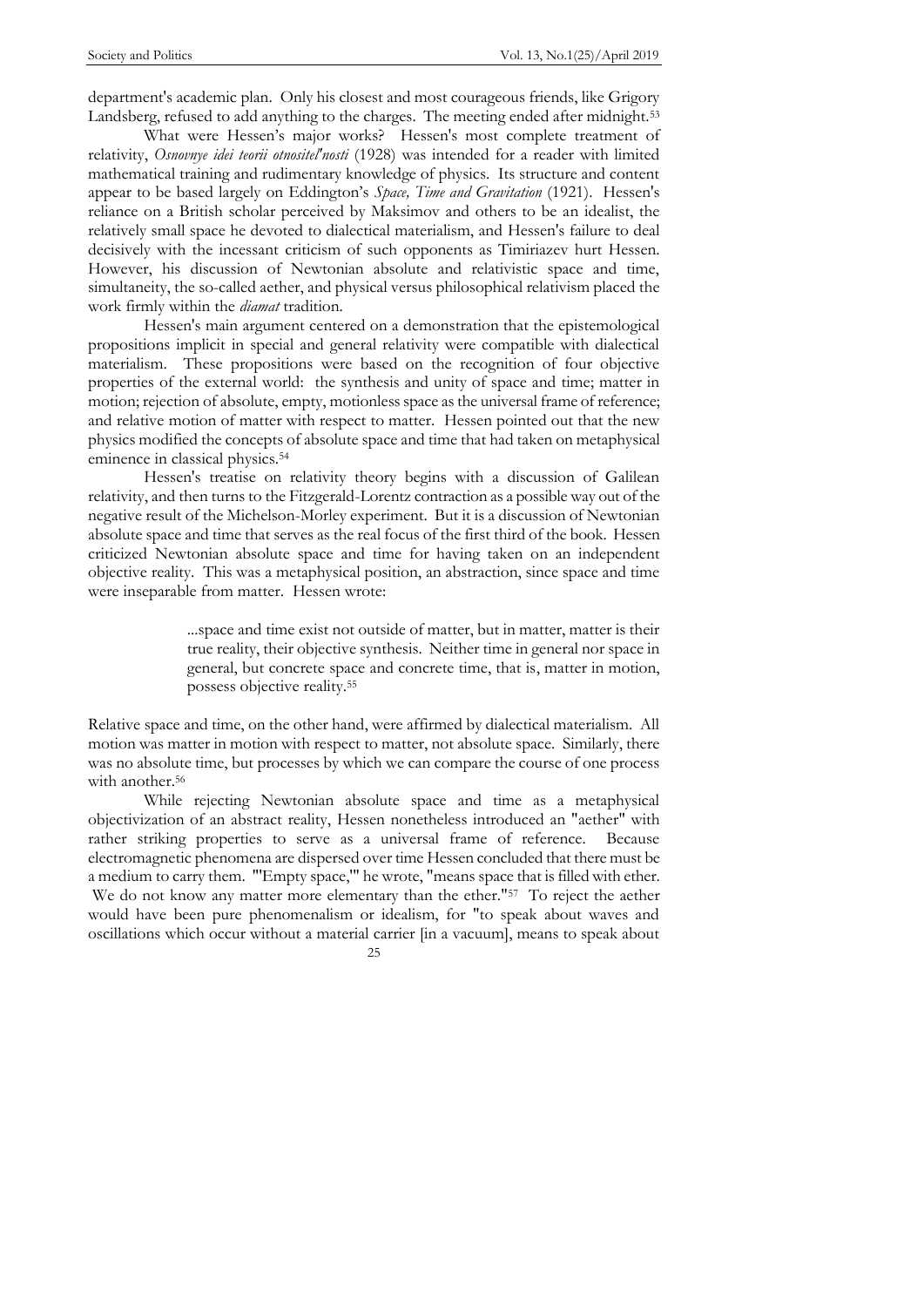motion without matter. Motion without that which moves is an empty abstraction of motion, like empty space. Real motion is always connected with matter."<sup>58</sup>

How did Hessen's aether differ from that of the mechanistic physicists? Hessen believed that the aether of relativity did not consist of particles or have molecular structure, and therefore the mechanistic conception of motion – "mechanical change of place" – had no meaning. Furthermore, it was impossible to observe the motion of a body with respect to the relativistic aether. 59 Hessen concluded:

> To take empty space, devoid of any kind of physical properties means to objectivize mathematical abstract Newtonian space. This abstraction has no analogy in the external world. Real space that exists not in our heads, but outside of us and independent of us is realized only in matter. The ether of theory of relativity theory is basic matter that realizes space.<sup>60</sup>

While Hessen's work demonstrates a fairly complete mastery of some of the implications of relativity, he failed to see that its acceptance should have led to the rejection of the aether. Acknowledging that the question of the properties of the aether remained open, however, Hessen argued that the resolution of this issue was a matter for physicists and not philosophers to decide: "It would be improper and undialectical to demand mechanical explanations beforehand."<sup>61</sup>

Another major focus of *Osnovnye idei* concerned the epistemological issues surrounding the relationship between subject and object. Maksimov, Timiriazev, and their followers interpreted relativity to mean that all knowledge was relative and dependent upon the condition of the subject<sup>62</sup>; this would violate one of the primary postulates of materialism. Einstein's theory did assert relativity of measurement concerning both the system in question and the condition of the observer (but not the relativism of knowledge). Was it impossible therefore to arrive at a true and complete cognition of nature? Or was all knowledge relative? Hessen's analysis was intended to provide a way out of this difficulty. He agreed that while perception depends on the condition of subject and object, the form of existence of the object in no way depended upon the subject, and no kind of subject is necessary for the existence of the object.<sup>63</sup> Dialectical materialism offered a way out of subjective idealism through the mutual interaction of the subject and object. While there was a moment of relativity and subjectivism in cognition,

> the subject and the object acquire true reality, vital reality only in the process of mutual interaction. The object does not stand in opposition to the subject as some kind of indifferent *thing-in-itself*. No, it is exposed to the subject through mutual interaction. It is cognizable, and this cognition is an eternal process of mutual interaction.<sup>64</sup>

Here, Hessen is apparently raising the thing-in-itself (*Ding an Sich*) to reaffirm that things exist independently of our consciousness, as Lenin spent a long time discussing in *Materialism and Empiriocritism*. As Hessen wrote, "Through this interaction we come to the objective through the subjective, through relative knowledge we approach absolute

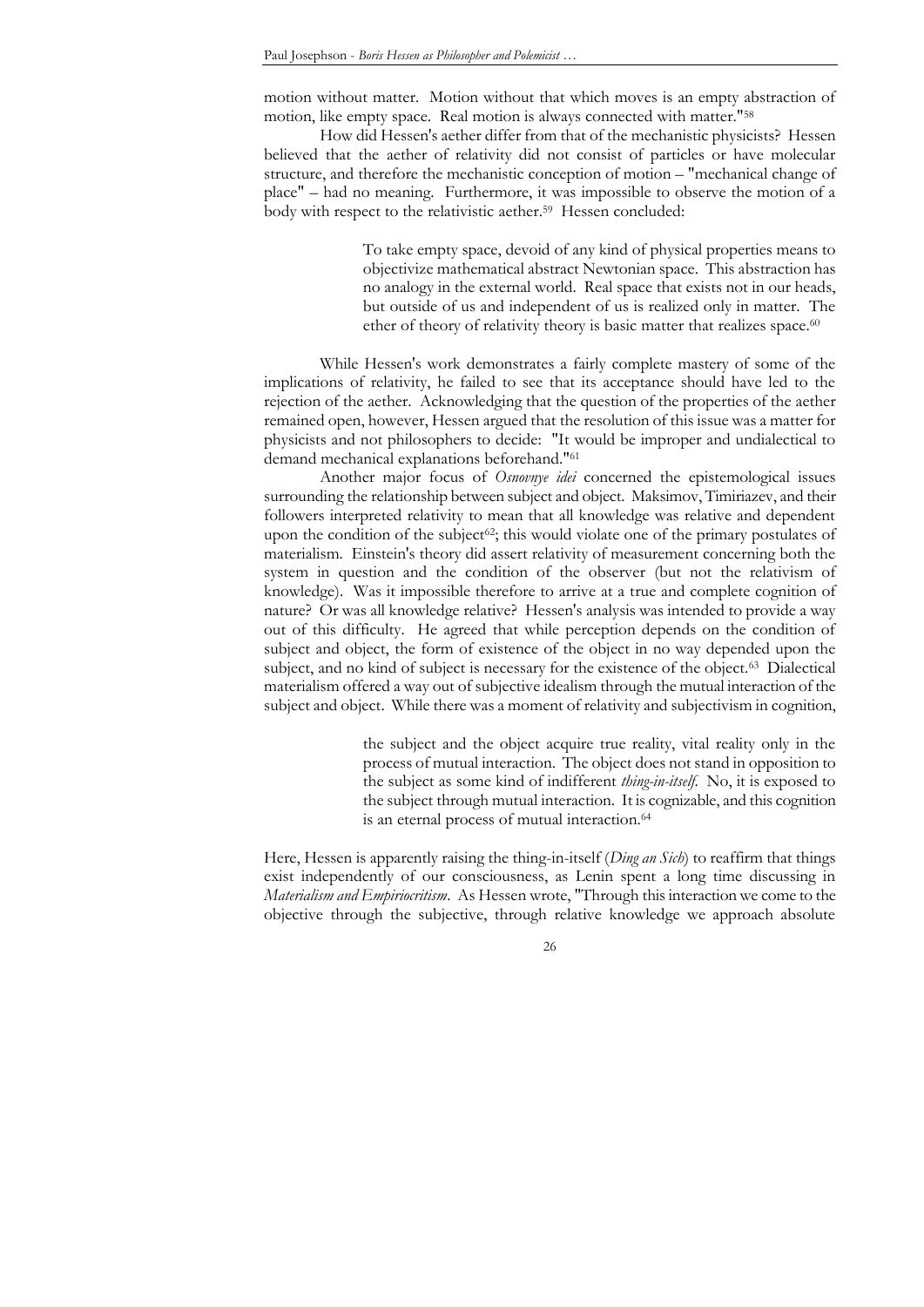#### knowledge."<sup>65</sup>

Like many other Marxist philosophers, Hessen seemed to argue that the history of cognition is not in the least relativist, but an asymptotic approach to the absolute truth. Hessen rejected the view that relativity theory implied the subjectivity of knowledge or led to philosophical relativism, but was a step toward this truth. Granted, cognition was dependent upon the individual observer.

> All knowledge of necessity includes a subjective element. The process of cognition is the process of the interaction between the subject and the object. In this interaction the object is revealed to the subject more and more fully. At each given degree knowledge is relative, but relative knowledge is a stage on the path to absolute knowledge. The process of cognition is a historical process.<sup>66</sup>

Of course, all knowledge is relative to a person's evidence. But Hessen was not interested in subtleties, assuming that dialectical materialism provided the way to the absolute truth through absolute knowledge. Hessen thus argued that the external world exists independently from the cognition of the subject, adopting a view of cognition as a historical process similar to that espoused by Georgii Plekhanov, the so-called father of Russian Marxism, and Bogdanov. Since Plekhanov and Bogdanov were out of favor, the latter because he served as Lenin's major foil in *Materialism and Empiriocriticism*, this again opened Hessen to critical comments, in spite of the fact that Hessen had attacked Bogdanov's theory of history.

Hessen concluded by defining philosophical and physical relativism. Philosophical relativism requires the subject for cognition, as a result of which cognition can never advance beyond his limits. Therefore, only relative knowledge was possible. Physical relativism, on the other hand,

> is recognition of the relativity of our concrete knowledge of nature. The essence of the theory relativity consists in the establishment of the absolute character of space and time intervals. Magnitudes of this or that sort essentially depend on the condition of the observer. If we stop at this assertion, and, rejecting the possibility of overcoming this relativity, base this assertion on arguments of philosophical relativism, then the theory of relativity is transformed into principle relativism. But that conclusion in no way is a necessary consequence of relativity theory. On the contrary, in the conception of a four-dimensional world, we see the attempt at overcoming the relativity of space and time measurements and the next step on the path to absolute cognition of the external world, of matter in motion.<sup>67</sup>

For Hessen, relativity theory had provided a way out of a series of problems generated by nineteenth and twentieth century physics. Relativity theory was neither metaphysical nor mystical, nor a philosophical system, nor a complete worldview as the Newtonian system had become, but a definite conception of space and time recognizing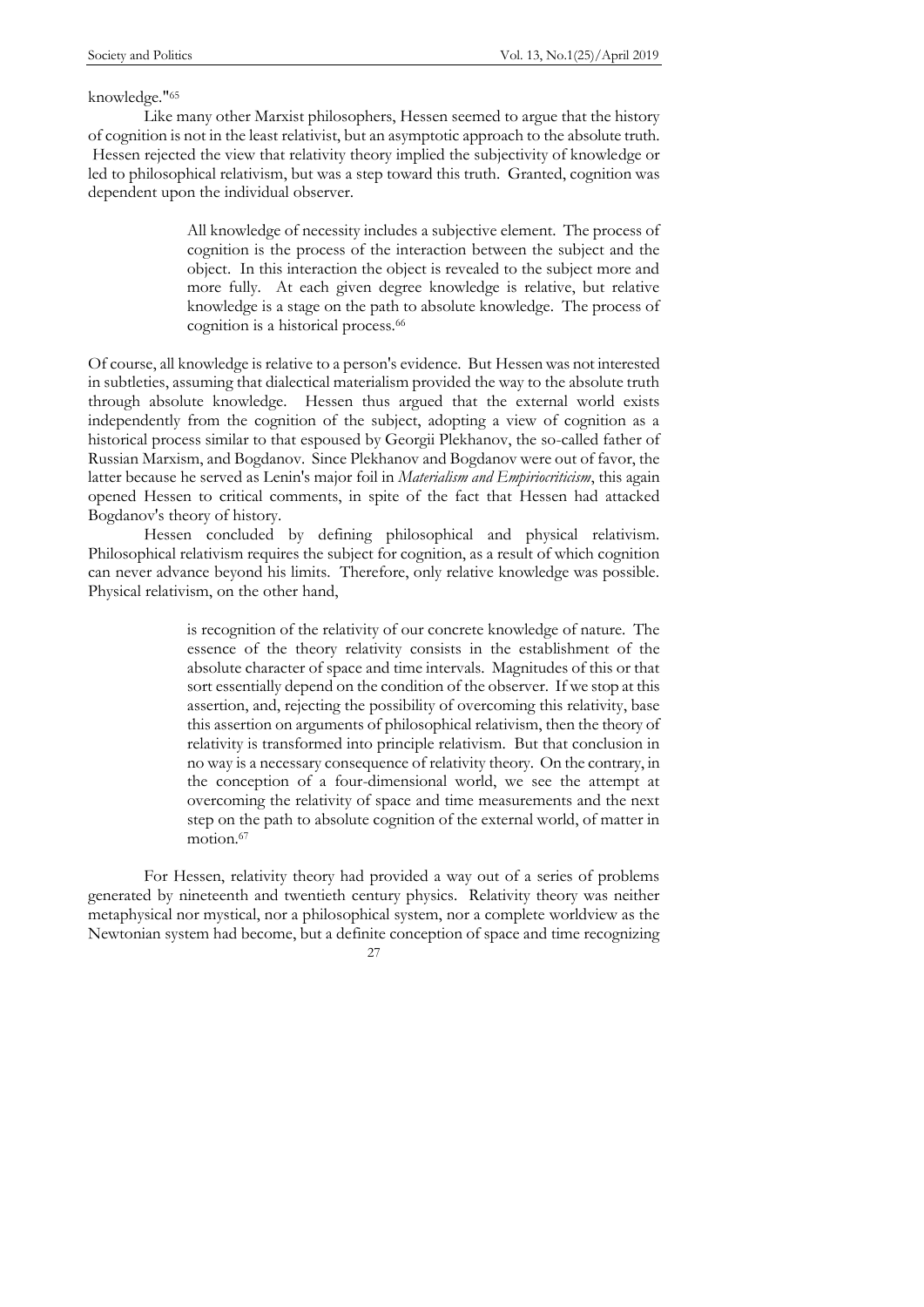the materiality of four dimensions.

Hessen's major dialectical materialist defense of quantum mechanics, written as the introduction to the translation of Arthur Haas's *Materiewellen i Quantummekanik*, covered many of the same issues as his treatise of relativity. S. I. Vavilov reviewed Haas's study, first published in Leipzig in 1928, and called for its translation.<sup>68</sup> P. S. Tartakovskii translated the book that was published in 1930 with an introductory essay by Hessen. Here Hessen addressed philosophical and physical issues raised by quantum mechanics, the development of statistical laws, the wave-particle duality of matter-energy, the uncertainty principle, and the inherent difficulty of accounting for the interaction of the subject and the object in sub-atomic processes, including measurement. In all cases, Hessen concluded that quantum mechanics and dialectical materialism were consonant.

Hessen suggested that the crisis in physics that dated to the turn of the century and required the transformation of concepts of mass, energy, and the classical notion of the indestructible and unchanging atom, had its roots in certain metaphysical positions first suggested by Newton. This required a reevaluation of the relationship between statistical and dynamic laws, and of epistemology in general. Only dialectical materialism introduced the concept of change and development into the micro-world, pointed to the proper understanding of the relationship between subject and object, and provided a way out of this crisis.

Quantum mechanics, Hessen argued, was a verification of the dialectical law of the unity of opposites in three major cases: the interrelation of continuous and discrete or discontinuous phenomena, the existence of matter-energy, and the synthesis of statistical and dynamic laws. These laws had been discussed at length by Engels in *The Dialectics of Nature*. In each case, Hessen stressed the need for synthesis, not the primacy of one over the other, through the principle of "mutual interaction." Having overriding interest in the mathematical aspects of quantum mechanics, Hessen devoted most of his attention in the essay to the role of statistical laws and probability in modern physics.

Hessen first explained how the classical notion of deterministic causality was based on metaphysical assumptions advanced by Newton and others. Since Newton's day, dynamics had been considered the fundamental and ideal type of physical law and an indication of true cognition, whereas a statistical law was considered knowledge of the second order. Dynamics was based on simple mechanical determinism when later conditions were determined by prior ones; this was a real possibility, Hessen asserted, only when the system being examined was completely isolated. Dynamics was "an abstraction, an idealization of real relationships."<sup>69</sup> But "in the same way that the process of the development of exact natural science led to the transformation of concepts of space and time [in relativity], so the study of the microcosm and interatomic processes led to the reexamination of the questions of the conception of causality."<sup>70</sup> The transition to the study of phenomena of the micro-world required a new approach: statistical laws with stochastic properties. The end of the classical notion of determinism did not require abandonment of causality, however, as Hessen showed through an analysis of the relationship between dynamic and statistical laws.

Statistical laws were in no way acausal. Elsewhere Hessen had provided analysis of the theory of probability as the foundation of statistical laws. "The theory of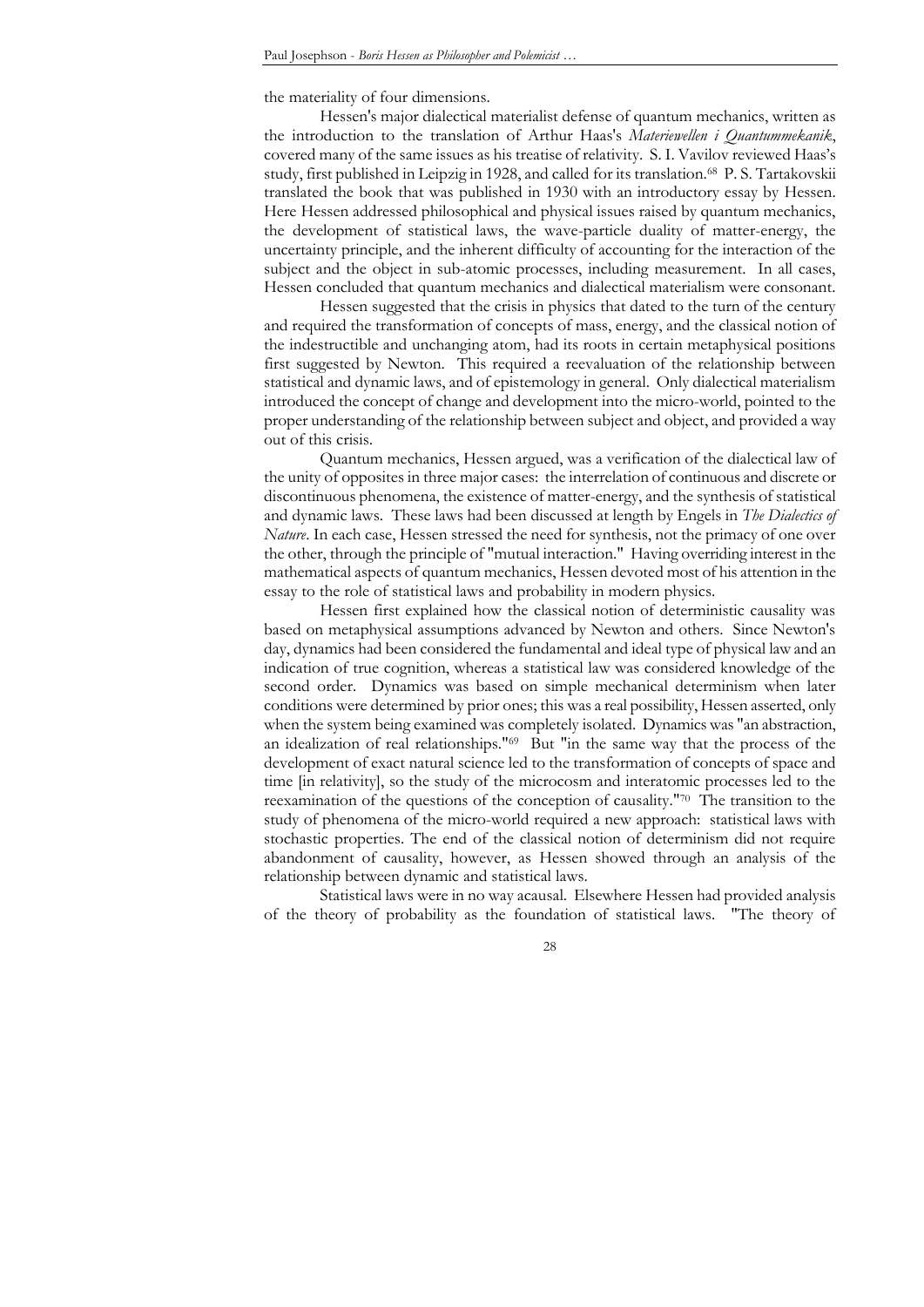probability," he wrote, "is the result of our partial ignorance. Therefore [it] is not complete knowledge, but only surrogate knowledge." Probability theory was thoroughly materialistic since its area of application was conditioned not by our ignorance, but by the objective properties of the object.<sup>71</sup>

Some had argued that causality could be expressed only in the form of a dynamical law; that the development of quantum mechanics was characterized by the predominance of the statistical over the dynamic law; and that this had left the individual phenomenon indeterminate.<sup>72</sup> Had causality been rejected? Did indeterminism reign in the microcosmic world? Hessen answered no to each question:

> The direction of motion of an individual quantum is random not in the sense that it is indeterminate, but in the sense that the behavior of one quantum is not essential for the entire aggregate of quanta, only as a whole which gives the statistical law. Of course, knowledge of this statistical law does not give the possibility to deduce from it the behavior of an individual quantum or the behavior of a coin in an individual toss. But this in no way is proof of acausality of a single phenomenon. The fact that the statistical law does not predict the behavior of individual phenomena that are a part of the agglomeration cannot be attributed to the inadequacy of the law and still less can serve as proof of acausality of an individual phenomenon.<sup>73</sup>

He concluded, "Thus, if we reject the fatalistic conception of determinism on the one hand and recognize randomness not only as a consequence of our ignorance but as an objective category, then the contradiction between dynamic and statistical laws is destroyed."74

Hessen concluded his analysis of the commensurability of quantum mechanics and Marxist philosophy of science by pointing out that in the same way as some physicists had incorrectly opposed causality to statistical laws, so a number had taken Heisenberg's principle of indeterminacy--the essence of which consisted in the fact that the position and impulse of elementary particles could not be known simultaneously with any exactitude--to require the abandonment of any causal relationships in modern physics. Indeterminacy was connected with the limitations placed on contemporary experimental physics in terms of measurement.<sup>75</sup>

This led Hessen to a brief discussion of epistemological issues raised by modern physics. As he had in *Osnovy idei teorii otnositel'nosti*, Hessen rejected the notion that modern physical conceptions were founded on idealist philosophical ones. It seemed too many philosophers and physicists that indeterminacy introduced a subjective element into cognition: in measurement or observation the subject influenced the behavior of the particles under study. Were physicists therefore limited by statistical expressions of some arbitrary final states? Had objects lost their objective reality? Relativity theory rejected Newtonian absolute space and time as having independent, real existence, and recognized reality and observability in the synthesis of relativistic space and time in matter.<sup>76</sup> In considering of all these issues, Hessen warned that physicists and not philosophers should decide whether a given physical magnitude is observable or not. It "should be solved in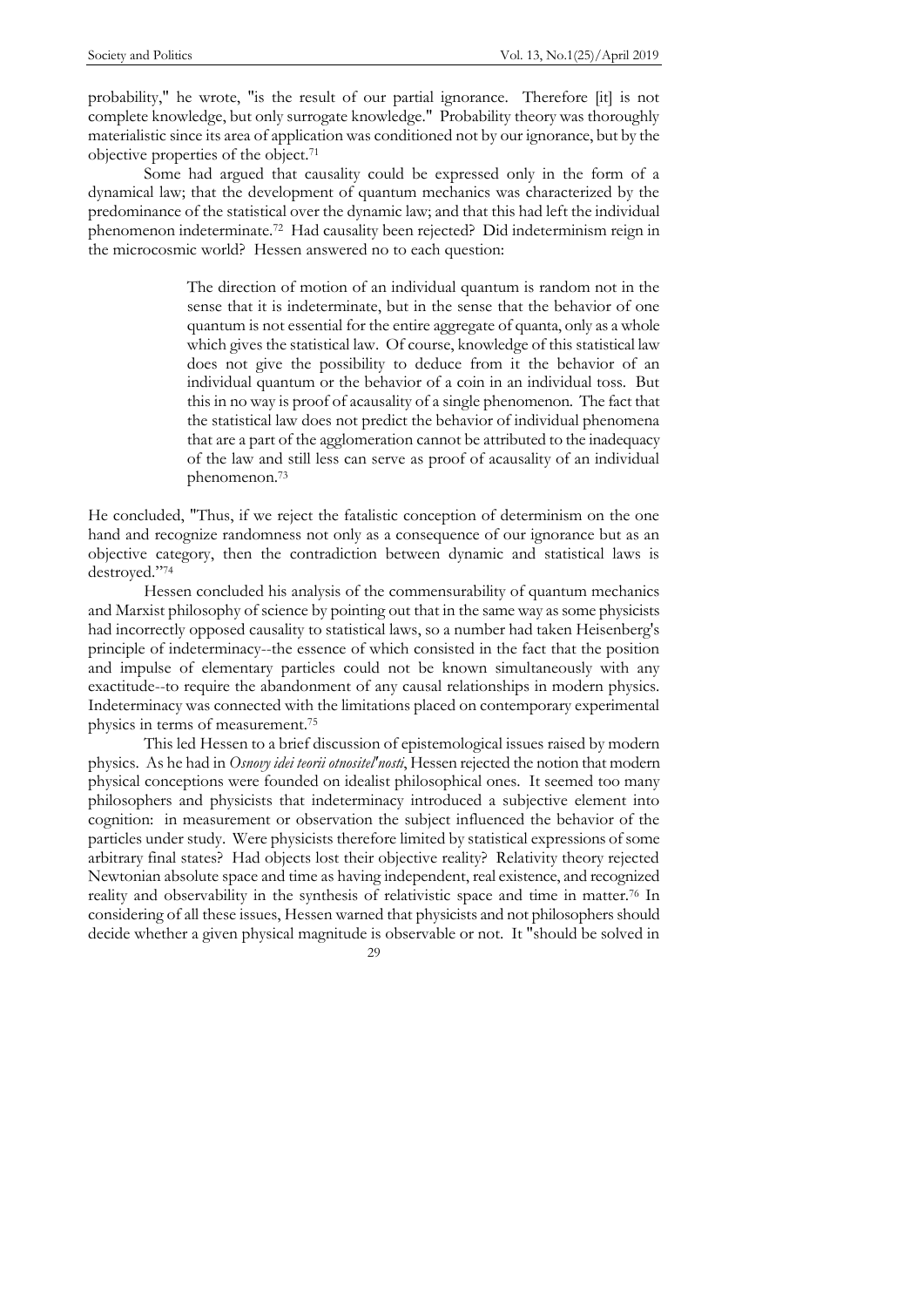correspondence with physical theory, not a priori."<sup>77</sup>

In his analysis of relativity theory and quantum mechanics Hessen had shown that philosophical issues raised by the new physics in no way contradicted Marxist epistemology. Both required a new understanding of the relationship between the subject and the object; both demanded the rejection of concepts which had been objectivized as absolute realities; and both raised the specter of relativism and idealism, but were saved from this specter by *diamat*. Relativity theory and quantum mechanics verified dialectical materialism, and in turn were verified by it.

## **Conclusions: Hessen's Legacy**

At the end of the 1920s, as Hessen's work and that of other allegedly "idealist" physicists and philosophers, came under attack from Stalinist ideologues, seemingly harmless philosophical discussions became politicized by a siege mentality brought about by cultural revolution and the attack on "bourgeois" specialists, industrialization and collectivization. At the same time, debates over idealism in science and philosophy among the Mechanists and Deborinites entered the public sphere.

By 1934 it was clear that leading physicists felt compelled to unite to lessen the impact of ideological intrusions from philosophers. A. F. Ioffe assumed a leading role in this defense in a remarkable article, "The Situation on the Philosophical Front of Soviet Physics." Ioffe took issue first of all with the traditional rule of Bolshevik disputation, "He who is not with us is against us." "Is everyone who does not recognize the reality of magnetic force lines and who hopes to go beyond the limits of physics of the middle of the last century an idealist?" he asked.<sup>78</sup> In their anachronistic views and their fear of mathematics the Soviet anti-relativists were doing much more damage to physics than good. The danger lay in fact with these supposed defenders of materialism.

The anti-relativists, Ioffe asserted, were anti-Semitic and reactionary. They had sided with the German scientists Phillip Lenard, a Nobel laureate from 1905, and Johannes Stark, both of whom embraced Nazism and "Aryan physics, while seeing relativity theory as "non-Aryan." Why did they fight against the relativity of Einstein, Ioffe asked, "Who, in spite of his pacifist and Zionist leanings is undoubtedly anti-fascist and democratic"?<sup>79</sup> Regarding charges of idealism, Ioffe pointed out that such mainstream Soviet physicists as Fock, Frenkel, Tamm, Mandelshtam and Landau had produced theories of the solid state and metals, the photoeffect, and diamagnetism recognized worldwide, and they had contributed to the development of quantum mechanics. The Mechanists, on the other hand, had created only the fetishes of the aether, force-tubes and "electrical bagels (*bubliki*)."<sup>80</sup> A dismayed Ioffe concluded:

> I see clearly the objective harm of their activity. They strive to create at [Moscow University] a center for reactionary physics. They carry on intrigues in the best journal on which Soviet physicists are brought up -- *UFN*, striving to hide from Soviet youth the progressive ideas of the leading scholars, thus preserving their authority.<sup>81</sup>

In his defense of the autonomy of physicists, Ioffe defined the rightful province of

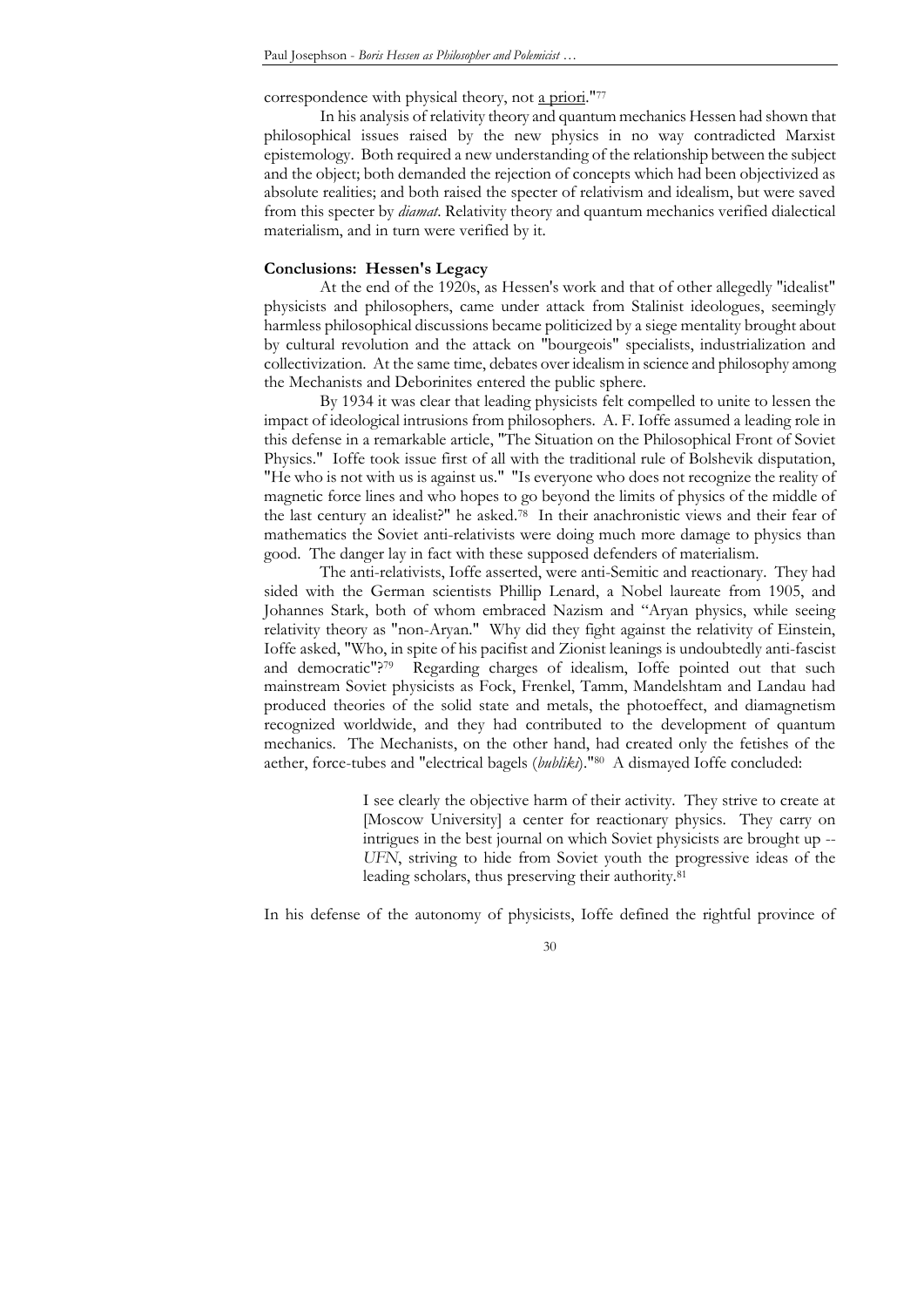physicists' activity and independence. He suggested that Soviet physicists would tolerate little more interference without battle. He suggested that there were boundaries of expertise beyond which philosophers should not tread without having first familiarized themselves with theoretical physics. In part because of these efforts, the discipline was shielded from the kind of ideological and personal onslaught that devastated biology under Lysenko in the late 1940s.

Physicists were not always successful in interceding on the behalf of their colleagues, a number of whom would perish during the Great Terror. This was because more fundamental questions had been resolved by the mid-1930s beyond the epistemological and ontological questions which physicists and ideologues debated. Primary among these was the decision that the Party philosophers gained the authority to intervene in those debates in the first place. Ioffe, Hessen and others tried to limit the damage, the former by fixing boundaries of expertise, and the latter by showing how dialectical materialism and the exact sciences were indeed commensurate. By the mid-1930s, however, the Party had decided that it would control the research agenda through planning and central administration; it would determine the extent of Soviet physicists' contact with western scholars and ideas; and it would inform physicists where idealism lurked in the discipline, both at home and abroad.

At a specially organized session of the Academy of Sciences in 1936, Ioffe himself encountered criticism of his leadership, his scientific style, and his philosophical positions. This was a sign that no scholar would be safe from the party's wrath.<sup>82</sup> Hessen, Bronshtein and many others were arrested, repressed, and shot. Soviet astronomers were purged en masse.<sup>83</sup> Future Nobel-laureate Lev Landau sat in prison for a year after his arrest in 1938. Were it not for the courageous efforts of Peter (Petr) Kapitsa, himself a Nobel laureate, Landau would likely have died. (Kapitsa wrote scores of letters to the authorities, including Stalin himself, about his own mistreatment. In summer 1934 during his annual summer trip home to Russia, the authorities refused to permit Kapitsa to return to England, although they permitted his Russian wife, Anna to leave the country, with the two children. Kapitsa's letters, written at risk to himself, saved Fock and Landau, who had been arrested during the Great Terror.<sup>84</sup> Ioffe, Vavilov, and Tamm many others, too, may have perished, and theoretical physics would have suffered even more. But the result was that physicists lost the fundamental right common to the discipline in other countries to resolve philosophical questions. Now administrative fiat and Party ideological resolutions frequently resolved these issues.

Only after Stalin's death in March 1953 were physicists able to reassert their control over philosophical issues. They had tired of ideological intrusions that threatened the very core of the scientific enterprise. Igor Tamm wasted little time in getting the ball rolling. He wrote Vladimir Fock in December 1954 to alert him to the fact that the Academy of Sciences would soon organize a commission on theoretical physics to set matters straight. The commission would convene a conference to decide basic issues of the direction of research throughout the country including at the universities, set standards for publication, organize critical discussion on the most significant works, and supervise the training of scientists.<sup>85</sup>

The physicists used the occasion of the fiftieth anniversary of the publication of the special theory of relativity to gather within the Academy's walls on November 30,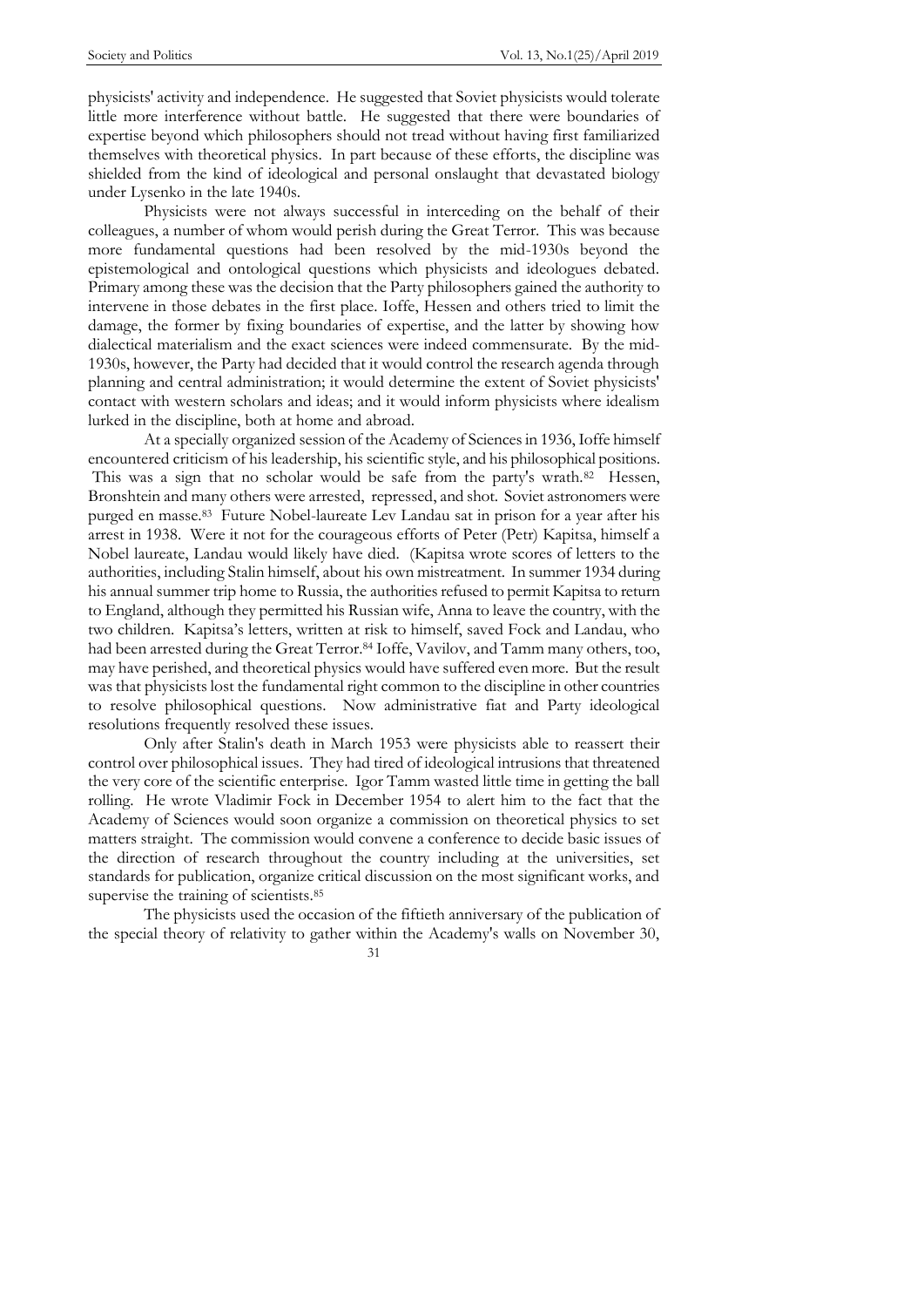1955, to celebrate their methodological autonomy. Tamm, Landau, future Nobel laureate Vitali Ginzburg, Fock, and others spoke glowingly about the philosophical implications of Einstein's work. Ginzburg used the approaching International Geophysical Year to call for a satellite to be launched for experimental verification of the general theory of relativity.<sup>86</sup> Scientific, popular scientific, and the popular press including literary journals were filled with articles praising the achievements of contemporary science, including Einstein and Bohr who had been so roundly condemned months earlier. Soon popular Soviet biographies of these great western figures appeared. It helped a great deal that scientists had gained great authority and prestige as saviors in World War II, as creators of nuclear weapons, and as soon-to-be-launchers of Sputniks. Their institutes had grown healthy with stable funding in spite of the worst excesses of the Stalinist upheaval. They now sought greater autonomy in establishing the research agenda, lessening the control of economic organizations over the direction of their institutes, and opening contacts with their western colleagues.

At this time, Tamm sought Hessen's posthumous rehabilitation from the Ministry of Justice. He wrote the ministry that Hessen was "always a convinced advocate of the general Party line and opponent of all oppositions." He insisted that Hessen was "not only not guilty of any sort of crime," but that his life and work were "a model of the life of a true communist.‖ Only with the formal rehabilitation did the authorities acknowledge finally that he had been arrested and shot in 1936.<sup>87</sup>

Another crucial event was a conference on the philosophy of science. In 1957, leading Academy scientists proposed to convene a conference to establish the proper relationship between science and philosophy. They had in mind criticism of the Stalinist philosophical legacy. The Central Committee of the Communist Party endorsed the notion. The conference was held in October 1958 in Moscow. Here leading scientists from around the nation set the philosophical house in order with a series of papers arguing that they, and not Stalinist ideologues or policy-makers, should resolve issues in the philosophy of science. Only biology remained beyond the pale until 1965.

After the 1958 Moscow conference, philosophical seminars served as a forum for much more far-ranging discussion of epistemology and science, and occasionally domestic politics and foreign relations than in the Stalin years. Scientists began to pay lip service to the pronouncements of Marxism-Leninism. Their discussions reflected recognition of a new world order, one where peaceful competition between socialism and capitalism, not the inevitability of war predominated. Soviet scientists were now expected to compete with western scientists in all fields, but hopefully to win scientific preeminence. But major aspects of Stalinist science policy – central planning and bureaucratic inflexibility, autarky, and insidious ideological controls – remained in place to a significant degree, indeed would remain in place until the Gorbachev years. And during the Gorbachev era, Soviet scientists began to investigate openly the significance of Boris Hessen's philosophical legacy.<sup>88</sup>

#### **References**

<u>.</u>

<sup>2</sup> Graham, L. "The Socio-political Roots of Boris Hessen: Soviet Marxism and the History of



<sup>&</sup>lt;sup>1</sup> Throughout this essay I use essentially the US Library of Congress system of transliteration.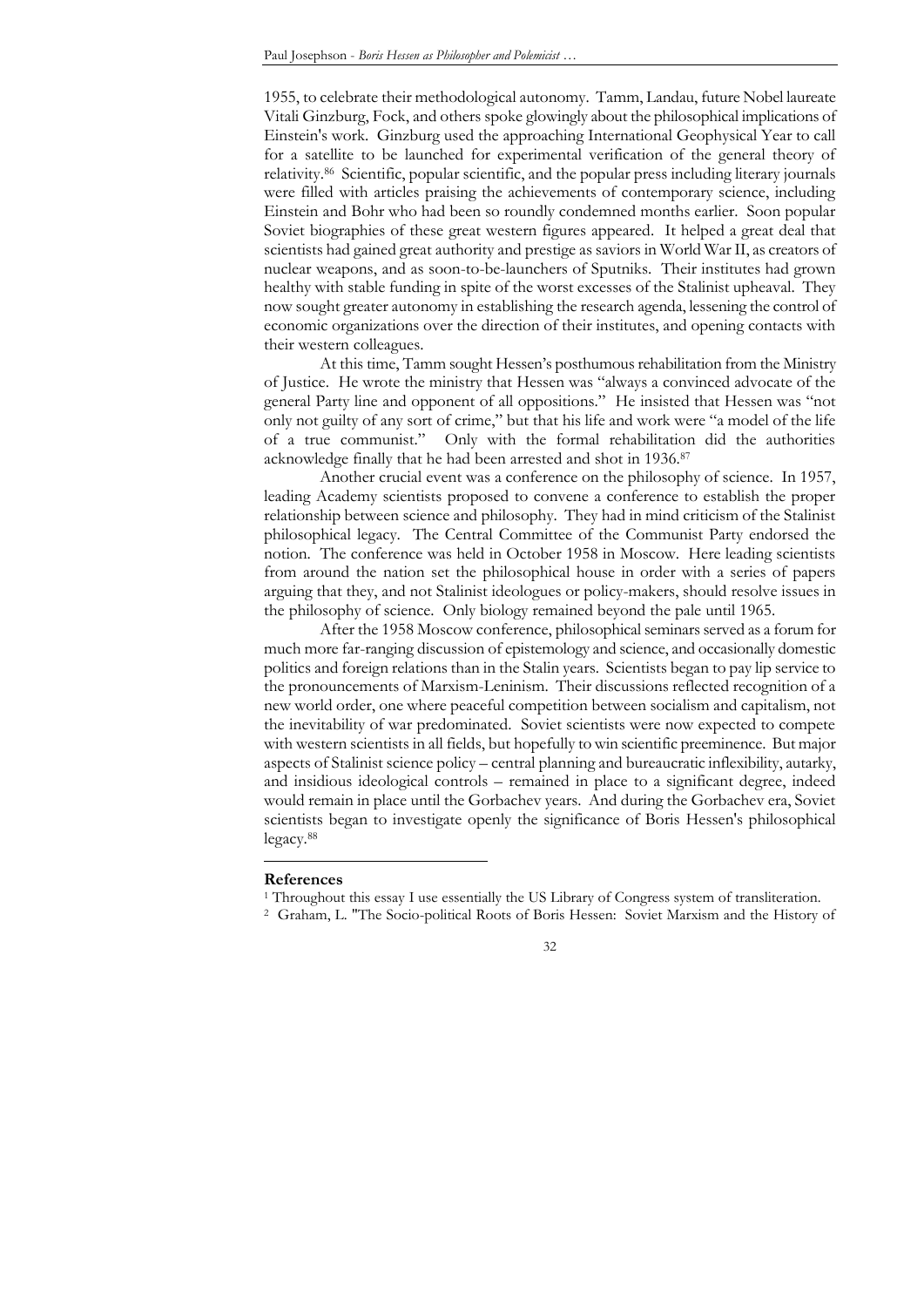Science," *Social Studies of Science*15 (1985): 705-722.

3 Both Krementsov, N. in *Stalinist Science* (Princeton: Princeton University Press, 1997) and Pollack E., in *Stalin and the Soviet Science Wars* (Princeton: Princeton University Press, 2008) address the methods and ways of communication of scientists and "rules of the game" in the Soviet system.

4. For a succinct discussion of *diamat*, see Graham, L., *Science, Philosophy and Human Behavior in the Soviet Union* (New York: Columbia University Press, 1987), 24-67. On these dialectical laws, see Engels, F., *The Dialectics of Nature*, (New York, 1940), 26-34, and 152-164.

5 David-Fox, M., *Revolution of the Mind* (Ithaca: Cornell University Press, 1997).

<sup>6</sup> Even in such a "Marxist" stronghold as the Institute of Red Professoriat, there was a large Jewish contingent. In the late 1920s eleven of the twenty-four science students were Jewish – and few workers; twenty-two were white collar. See Arkhiv Akademiia Nauk SSSR (hereafter A AN), f. 364, op. 4, ed. khr. 28, l. 127.

7 For one discussion of the importance of the workers' departments (*rabfaky*) in socialism, see Igumnova, Z. "A Contribution to the History of the M. N. Pokrovskii Rabfak," Soviet Studies in *History*9/4 (1971): page numbers.

8. Over twenty "scientific-popular" books alone had been published on relativity theory in Russian by 1923. For a review of some of these works written by a disciple of A. A. Bogdanov, see Bazarov, A., "Obzor nauchno-populiarnoi literatury po teorii otnositel'nosti," *Vestnik kommunisticheskoi akademii* (hereafter *VKA*) 3 (1923): 322-343.

9. For more on these policies, see Josephson, P., "Physics, Stalinist Politics of Science and Cultural Revolution," *Soviet Studies*XL/ 2 (April 1988): 245-265.

10. For more on cultural revolution, see Fitzpatrick, S., *Education and Social Mobility in the Soviet Union, 1921-1934* (Cambridge: Cambridge University Press, 1982); Fitzpatrick, S., (ed.) *Cultural Revolution in Russia, 1928-1931* (Bloomington: Indiana University Press, 1978); Weiner, D., *Models of Nature: Ecology, Conservation and Cultural Revolution in Soviet Russia* (Bloomington: Indiana University Press, 1988).

11. *Nauchno-issledovatel'skie uchrezhdeniia i nauchnye rabotniki SSSR*, Vyp. III (Moscow, 1934): 42-49.

<sup>12</sup> Bailes, K., *Technology and Society Under Lenin and Stalin* (Princeton: Princeton University Press, l978); and Graham, L., *The Ghost of the Executed Engineer* (Cambridge: Harvard University Press, 1993).

13 Weiner, D., (1988).

14. S. L., "Kruzhok fizikov-matematikov-materialistov," *Estestvoznanie i marksizm*, no. 1 (1929):179-181; and E. Kol'man, "Sovremennye zadachi matematikov i fizikov-materialistov-dialektikov," *Estestvoznanie i marksizm* 1 (1930): 128.

15. A AN, f. 351, op. 1, ed. khr. 82, ll. 1-6, 23-26, and ed. khr. 161, ll. 1-2; and "Otchet o rabote kursov fiziki," *Estestvoznanie i marksizm*4 (1929): 211-13.

16. Berestnev, V., "O proekte programmy po dialekticheskomu i istoricheskomu materializmu," *Vysshaia shkola*8-9 (1937):56-89.

17. Frenkel', Ia., *Teoriia otnositel'nosti* (Petrograd, 1923).

18. A AN, f. 364, op. 4, no. 1, ll. 97-102. For a transcript of his public defense in 1949, see Arkhiv Leningradskogo Fiziko-tekhnicheskogo Instituta (A LFTI), f. 3, op. 1, ed.khr. 195, ll. 54-64. On Frenkel, see Frenkel, V., *Yakov Ilich Frenkel*, (Basel: Birkhaüser Verlag, 1996) [orig. pub. in Russian (Moscow-Leningrad: Nauka, 1966)].

<sup>19</sup> Chigrinov, V., Belyaev, C., "The Life and Times of Vsevolod Konstantinovich Frederiks: 1885– 1944,‖ *Liquid Crystals Today* 6/ 4 (1996): 11-12.

20. Friedmann, A., ―Über die Krümmung des Raumes," *Zeitschrift für Physik*10/6 (1922): 377-87; Frederiks V., Fridman, A., *Osnovy teorii otnositel'nosti* (Leningrad, 1924); and Frederiks, V., "Obshchii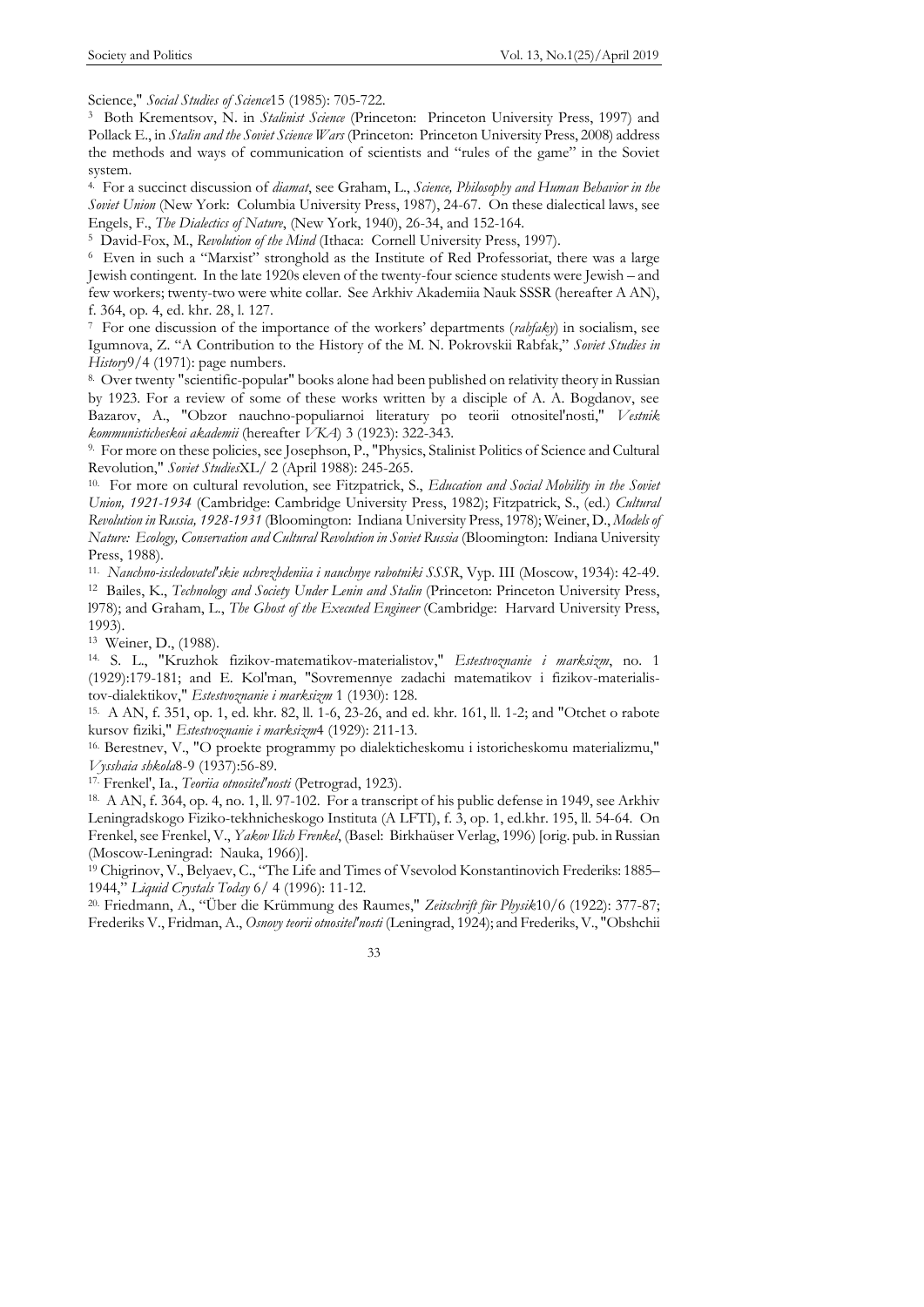printsip otnositel'nosti Einshteina," *Uspekhi fizicheskikh nauk* (hereafter *UFN*) 2/ 2 (1920-21): 162-188. See Todes A., in *Vospominaniia o Ia. I. Frenkele*, ed. M. Tuchkevich (Leningrad: Nauka, 1976), 78-79, on the popularity of the works of Friedmann, Frederiks, and Frenkel.

21. See, for example: Bohr, N., "Atomnaia teoriia i mekhanika," *UFN*6/ 2 (1926): 93-111 (originally published in *Nature)*; Heisenberg, W., "Kvantovaia mekhanika," *UFN*6/ 4 (1926): 425-434 (originally published in *Die Naturwissenschaften*); Jordan, P., "Prichinnost' i statistika v sovremennoi fizike," *UFN*7/ 5 (1927): 318-328 (originally published in *Die Naturwissenschaften*); and Bohr, N. "Kvantovoi postulat i novoe razvitie atomistiki," *UFN*8/ 3 (1928): 306-337 (originally published in *Nature*).

22. A AN, F. 920, op. 2, ed. khr. 23, l. 1, 2, 3, 8, 12, 36, 51, and 74. The first major Soviet work on quantum mechanics, Ioffe, A., (ed.), *Osnovaniia novoi kvantovoi mekhaniki*, (Moscow-Leningrad, 1927), was a result of papers prepared for this seminar.

23. On the debate between the Mechanists and the Deborinites, see Joravsky, D., *Soviet Marxism and Natural Science, 1917-1931* (Cambridge: Harvard University Press, 1961).

<sup>24</sup> Heisenberg, W., "Über den anschaulichen Inhalt der quantentheoretischen Kinematik und Mechanik,‖ *Zeitschrift für Physik*43/ 3–4 (1927): 172–198,

25.Iangutov, R., *Stanovlenie sovetskoi fiziki i bor'ba za dialektiko-materialisticheskoe mirovozzrenie v nei (1917-1925),* Avtoreferat (Moscow, 1971), 14.

26.Egorshin, V., *Estestvoznanie, filosofiia i materializm* (Moscow: Moskovskii Rabochii,1930).

27. Semkovskii, S. *Teoriia otnositel'nosti i materializm* (Kharkov: Gosizdat Ukrainy, 1924). See also his "Dialektika priorody Engel'sa i teoriia otnositel'nosti," *Front Nauki i Tekhniki* (hereafter *FNiT*) 9 (1935): 8-15

28. See Joravsky, D. (1961): 279-287 for a discussion of the reception of relativity among Timiriazev, Semkovskii, Hessen and others.

29. "Ot redaktsii," *Dialektika v prirode*, Sb. 2, i.

30. "Ot redaktsii," *Dialektika v prirode*, i-iii.

31. Timiriazev, A., "Dialektika prirody Engel'sa i sovremennaia fizika," *Dialektika v prirode*, Sb. 2, 217.

32. "Deborintsy i klassovaia bor'ba v nauke," *Dialektika v prirode*, Sb. 5, 23-24; and Smidt, O., "Rol' matematiki v stroitel'stve sotsializma," *Estestvoznanie i marksizm*2/ 3 (1930): 9.

33. Arkhiv Moskovskogo Gosudarstvennogo Universiteta, (hereafter A MGU), f. 201, op. 1, ed.khr. 366, k. 19, and f. 225, op. 1, ed. khr. 23, and A AN, f. 351, op. 2, ed. khr. 39, l. 6. Timiriazev, A., "Teoriia otnositel'nosti Einshteina i makhism," *VKA*3 (1923): 337-378, and Bogdanov, A., "Ob"ektivnoe ponimanie printsipa otnositel'nosti," *VKA*8 (1924): 332-347. On German opposition to relativity, see Lenard, P., *Über Relativitätsprinzip, Aether, Gravitation* (Leipzig: Verlag S. Hirzel, 1920), and Beyerchen, A., *Scientists Under Hitler: Politics and the Physics Community in the Third Reich* (New Haven and London: Yale University Press, 1977).

34. A MGU, f. 225, op. 1, ed. khr. 23.

35. A MGU, f. 201, op. 1, ed.khr. 366, k. 19.

36. *Za povorote na fronte estestvoznaniia* (Moscow-Leningrad, 1931): 76-88.

37. Graham, L., (1985).

38. Egorshin, V., "O Polozhenii na fronte fiziki i zadachi obshchestva fizikov-materialistov pri Komakademii," *Za marksistsko-leninskoe estestvoznanie*1 (1931): 107-125.

39. A AN, f. 364, op. 4, ed. khr. 28, and op. 1, ed. khr. 5, ll. 2, 5.

40 On the communist infiltration of the Academy, Graham, L., *The Soviet Academy of Sciences and the Communist Party, 1927-1932* (Princeton: Princeton University Press, 1967).

41. A AN, f. 364, op. 3, ed. khr. 43, ll. 3, 7, ll, 13; op. 1, ed. khr. 2, l. 35; op. 1, ed. khr. 20; op. 4, ed khr. 1, ll. 114-116; and op. 4, ed. khr. 28, l. 50, and A MGU, f. 225, op. 1 (?), ed. khr. 56, and A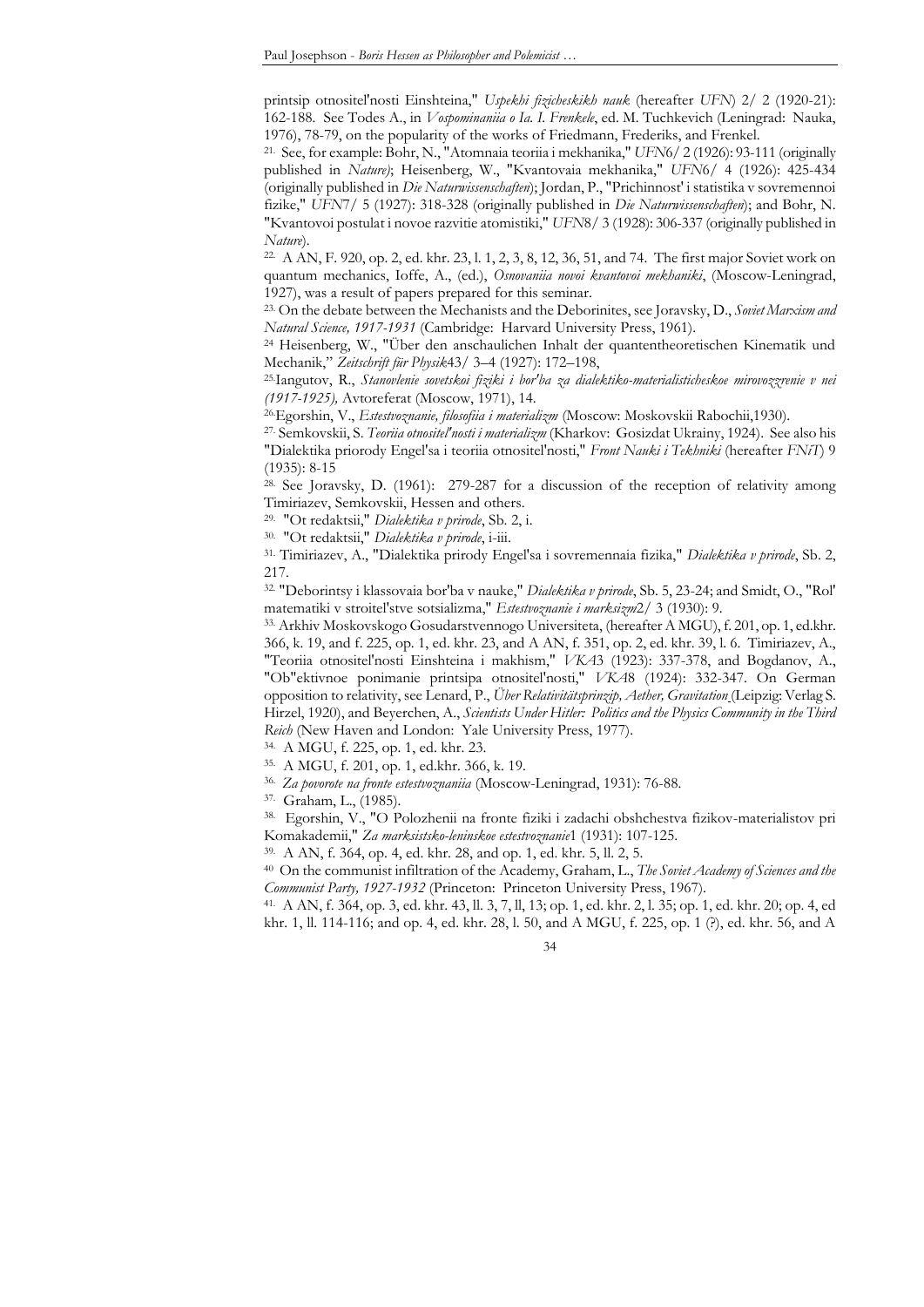AN, F. 351, op. 1, ed. khr. 109, ll. 6-16.

42. Kolman, E., "Novoe vystuplenii E. Shredingera," *Pod Znamenem Marksizma* (hereafter *PZM*), no. 5 (1936),124-25; "Teoriia otnositel'nosti i dialekticheskii materializm," *PZM*6 (1939): 106-120; "Khod zadom v filosofii A. Einshteina," *Nauchnoe slovo*1 (1931): 11-15; "Problema prichinnosti v sovremmenoi fiziki," *PZM* 4 (1934): 80-109 and "Uzlovye problemy sovremennoi atomnoi fiziki," *FNiT* 2 (1936): 24-34.

43. A MGU, f. 46, op. 1, ed.khr. 29, k. 1, ll. 1-9, and ed. khr. 42, k. 26.

<sup>44</sup> For revealing consideration of Ivanenko's position and views, see Gorelik, G.,

―Razmyshleniia Posle Kruglogo Iubileia,‖ *Znanie-Sila*11 (2005): 28-39..

45. The major papers from the 1934 session are published in *PZM*,4 (1934), entire. During the months preceding the conference, such journals as *FNiT*, *Sorena*, and *PZM* ran a series of articles on the alleged idealism in physics. See the responses of Ioffe, A., "Razvitie atomisticheskikh vozzrenii v XX v.," *PZM*4 (1934): 52-68, and Vavilov, S., "Dialektika svetovykh iavlenii," *FNiT* 9 (1934): 38-45.

46. *FNiT* 7 (1934): 86-87; Egorshin, V., "Lenin i sovremennoe estestvoznanie," in *25 let 'Materializma i empiriokrititsizma.' Sbornik statei* (Moscow: Partizdat, 1934), 42-168; and Kolman, E., "Problema prichinnosti v sovremennoi fizike," *FNiT* 9 (1934): 18, 26-28.

47. Kosarev, V., "Fiztekh, gulag i obratno," in *Chteniia pamiati A. F. Ioffe*, ed. M. Tuchkevich (St. Petersburg: Nauka, 1993).

48. Hessen, B., "Teoretiko-veroiatnostnoe obosnovanie ergodicheskoi gypotezy," *UFN*9/ 5 (1929): 600-620; von Mizes, R., "O prichinnoi i statisticheskoi zakonomernosti v fizike," *UFN*10/ 4 (1930): 437-462, with an introduction by Hessen, and Hessen, "Statisticheskii metod v fizike i obosnovanie teorii veroiatnostei R. Mizesa. Stat'ia 1. Kollektiv i ego raspredelenie," *Estestvoznanie i marksizm*1 (1929): 33-58.

<sup>49</sup> Gorelik, G., Bouis, A., *The World of Andrei Sakharov: A Russian Physicist's Path to Freedom* (New York: Oxford University Press, 2005).

50. "Lichnoe delo B. M. Hessen," A AN, f. 364, op. 3a, ed. khr. 17, ll. 1, 3, 4-6, 8-10; f. 154, op. 4, ed. khr. 30; f. 351, op. l, ed. khr. 63, ll. 34-35; f. 355, op. 2, ed. khr. 71; and f. 364, op. 4, ed. khr. 24, ll. 130-132; and A MGU, f. 225, op. 1, ed. khr. 40, ll. 1-3.

51. "Lichnoe delo B. M. Hessen," Ibid., and A MGU, f. 225, op. 1, ed. khr. 40, ll. 1-3.

52. A AN, f. 364, op. 4, ed. khr. 24, l. 130-34; f. 354, op. 4, no. 1, l. 19; f. 351, op. 1, ed. khr. 74; and f. 351, op. 2, ed. khr. 26, l. 69-70.

53. Interview with Evgenii Feinberg, FIAN senior physicist, Moscow, November 1, 1989.

54. Hessen, *Osnovnye idei teorii otnositel'nosti*, pp. 64-65. Hessen wrote several articles in which he questioned Timiriazev's uninformed attack of relativity theory published in *PZM*.

55. Hessen, *Osnovnye idei*, 64.

56. Hessen, *Osnovnye idei*, 64-66, 69.

57. Hessen, *Osnovnye idei*, 35.

58. Hessen, *Osnovnye idei*, 163.

59. Hessen, *Osnovnye idei*, 165-66.

60. Hessen, *Osnovnye idei*, 167.

61. Hessen, *Osnovnye idei*, 161-63.

62. Maksimov, A., "O printsipe otnositel'nosti A. Einshteina," *PZM* 9-10 (1922): 180-208, and "Teoriia otnositel'nosti i materializm," *PZM* 4-5 (1923): 140-156; and Timiriazev, A., "Einshtein, materializm i tov. Gol'tsman," *PZM* 1 (1924):127-136; and "Teoriia otnositel'nosti i dialekticheskii materializm," *PZM* 8-9 (1924): 42-157.

63. Hessen, *Osnovnye idei*, 105.

64. Hessen, *Osnovnye idei*, 108.